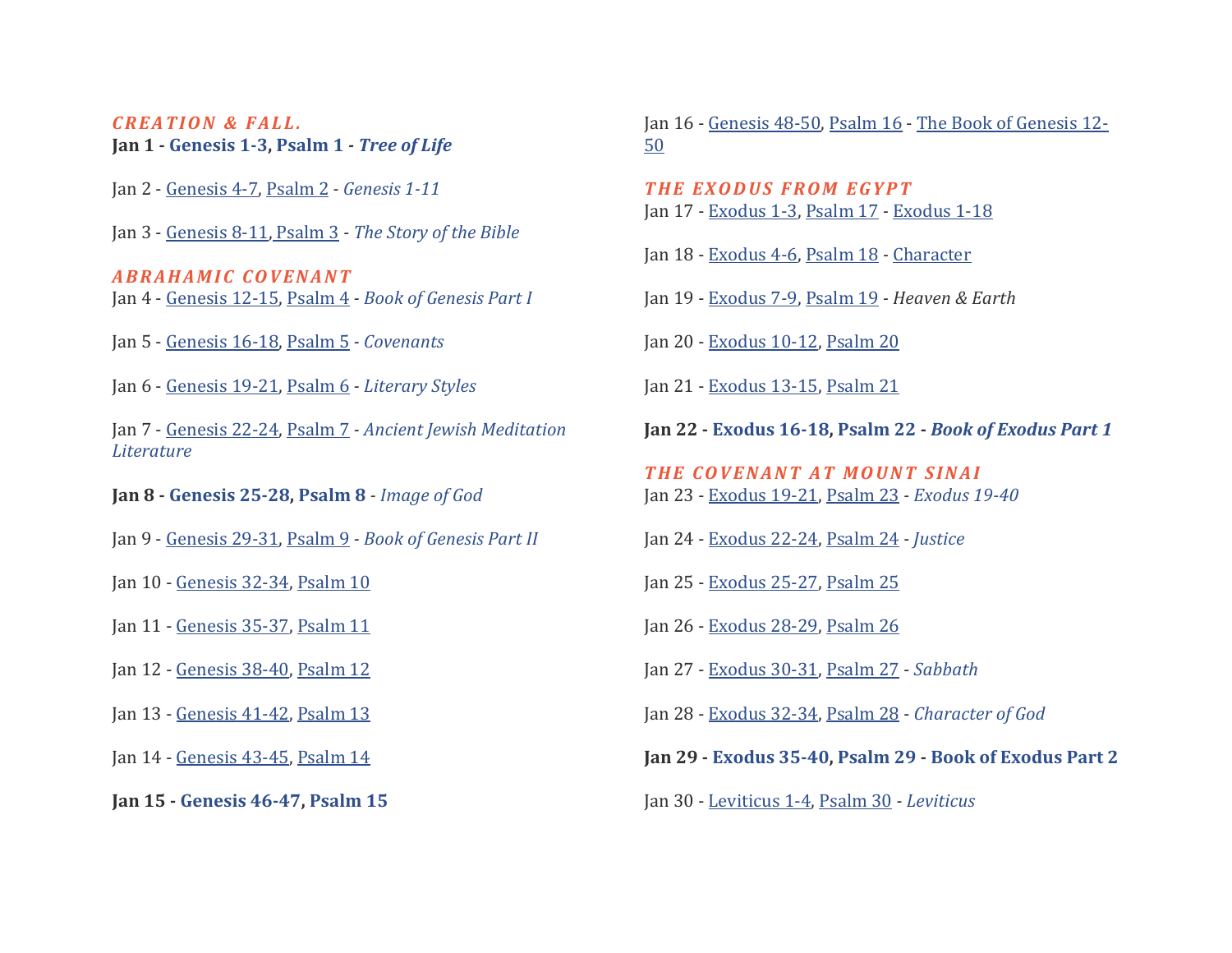Jan 31 - [Leviticus 5-7,](https://bibleproject.com/learn/leviticus/#read-leviticus_5-7) [Psalm 31](https://bibleproject.com/learn/psalms/#read-psalms_31) *-* [Sacrifice and Atonement](https://bibleproject.com/explore/video/sacrifice-and-atonement/)

- Feb 1 [Leviticus 8-10,](https://bibleproject.com/learn/leviticus/#read-leviticus_8-10) [Psalm 32](https://bibleproject.com/learn/psalms/#read-psalms_32)
- Feb 2 [Leviticus 11-13,](https://bibleproject.com/learn/leviticus/#read-leviticus_11-13) [Psalm 33](https://bibleproject.com/learn/psalms/#read-psalms_33) [Law](https://bibleproject.com/explore/video/law/)
- Feb 3 [Leviticus 14-15,](https://bibleproject.com/learn/leviticus/#read-leviticus_14-15) [Psalm 34](https://bibleproject.com/learn/psalms/#read-psalms_34) [How to Read Biblical](https://bibleproject.com/explore/video/reading-biblical-law/)  [Law](https://bibleproject.com/explore/video/reading-biblical-law/)
- Feb 4 [Leviticus 16-18,](https://bibleproject.com/learn/leviticus/#read-leviticus_16-18) [Psalm 35](https://bibleproject.com/learn/psalms/#read-psalms_35)
- **Feb 5 - [Leviticus 19-20,](https://bibleproject.com/learn/leviticus/#read-leviticus_19-20) [Psalm 36](https://bibleproject.com/learn/psalms/#read-psalms_36)**
- Feb 6 [Leviticus 21-23,](https://bibleproject.com/learn/leviticus/#read-leviticus_21-23) [Psalm 37](https://bibleproject.com/learn/psalms/#read-psalms_37)
- Feb 7 [Leviticus 24-25,](https://bibleproject.com/learn/leviticus/#read-leviticus_24-25) [Psalm 38](https://bibleproject.com/learn/psalms/#read-psalms_38)
- Feb 8 [Leviticus 26-27,](https://bibleproject.com/learn/leviticus/#read-leviticus_26-27) [Psalm 39](https://bibleproject.com/learn/psalms/#read-psalms_39)
- *THE WILDERNESS*
- Feb 9 [Numbers 1-4,](https://bibleproject.com/learn/numbers/#read-numbers_1-4) [Psalm 40](https://bibleproject.com/learn/psalms/#read-psalms_40) *- [Numbers](https://bibleproject.com/explore/video/torah-numbers/)*
- Feb 10 [Numbers 5-7,](https://bibleproject.com/learn/numbers/#read-numbers_5-7) [Psalm 41](https://bibleproject.com/learn/psalms/#read-psalms_41)
- Feb 11 [Numbers 8-10,](https://bibleproject.com/learn/numbers/#read-numbers_8-10) [Psalm 42](https://bibleproject.com/learn/psalms/#read-psalms_42)
- **Feb 12 - [Numbers 11-13,](https://bibleproject.com/learn/numbers/#read-numbers_11-13) [Psalm 43](https://bibleproject.com/learn/psalms/#read-psalm_43)**
- Feb 13 [Numbers 14-16,](https://bibleproject.com/learn/numbers/#read-numbers_14-16) [Psalm 44](https://bibleproject.com/learn/psalms/#read-psalm_44)
- Feb 14 [Numbers 17-18,](https://bibleproject.com/learn/numbers/#read-numbers_17-18) [Psalm 45](https://bibleproject.com/learn/psalms/#read-psalm_45)
- Feb 15 [Numbers 19-21,](https://bibleproject.com/learn/numbers/#read-numbers_19-21) [Psalm 46](https://bibleproject.com/learn/psalms/#read-psalm_46)
- Feb 16 [Numbers 22-24,](https://bibleproject.com/learn/numbers/#read-numbers_22-24) [Psalm 47](https://bibleproject.com/learn/psalms/#read-psalm_47)
- Feb 17 [Numbers 25-27,](https://bibleproject.com/learn/numbers/#read-numbers_25-27) [Psalm 48](https://bibleproject.com/learn/psalms/#read-psalm_48)
- Feb 18 [Numbers 28-30,](https://bibleproject.com/learn/numbers/#read-numbers_28-30) [Psalm 49](https://bibleproject.com/learn/psalms/#read-psalm_49)
- **Feb 19 - [Numbers 31-32,](https://bibleproject.com/learn/numbers/#read-numbers_31-32) [Psalm 50](https://bibleproject.com/learn/psalms/#read-psalms_50)**
- Feb 20 [Numbers 33-34,](https://bibleproject.com/learn/numbers/#read-numbers_33-34) [Psalm 51](https://bibleproject.com/learn/psalms/#read-psalms_51)
- Feb 21 [Numbers 35-36,](https://bibleproject.com/learn/numbers/#read-numbers_35-36) [Psalm 52](https://bibleproject.com/learn/psalms/#read-psalms_52) *[Numbers](https://bibleproject.com/explore/video/numbers/)*
- Feb 22 [Deuteronomy 1-3,](https://bibleproject.com/learn/deuteronomy/#read-deuteronomy_1-3) [Psalm 53](https://bibleproject.com/learn/psalms/#read-psalms_53) *- [Deuteronomy](https://bibleproject.com/explore/video/torah-deuteronomy/)*
- Feb 23 [Deuteronomy 4-6,](https://bibleproject.com/learn/deuteronomy/#read-deuteronomy_4-6) [Psalm 54](https://bibleproject.com/learn/psalms/#read-psalms_54) *- [Shema: Listen](https://bibleproject.com/explore/video/shema-listen/)*
- Feb 24 [Deuteronomy 7-9,](https://bibleproject.com/learn/deuteronomy/#read-deuteronomy_7-9) [Psalm 55](https://bibleproject.com/learn/psalms/#read-psalms_55) *- [YHWH: Lord](https://bibleproject.com/explore/video/yhwh-lord/)*
- Feb 25 [Deuteronomy 10-12,](https://bibleproject.com/learn/deuteronomy/#read-deuteronomy_10-12) [Psalm 56](https://bibleproject.com/learn/psalms/#read-psalms_56) *- [Ahavah: Love](https://bibleproject.com/explore/video/ahavah-love/)*
- **Feb 26 - [Deuteronomy 13-14,](https://bibleproject.com/learn/deuteronomy/#read-deuteronomy_13-14) [Psalm 57](https://bibleproject.com/learn/psalms/#read-psalms_57)** *- [Lev: Heart](https://bibleproject.com/explore/video/lev-heart/)*
- Feb 27 [Deuteronomy 15-16,](https://bibleproject.com/learn/deuteronomy/#read-deuteronomy_15-16) [Psalm 58](https://bibleproject.com/learn/psalms/#read-psalms_58) *- [Nephesh: Soul](https://bibleproject.com/explore/video/nephesh-soul/)*
- Feb 28 [Deuteronomy 17-20,](https://bibleproject.com/learn/deuteronomy/#read-deuteronomy_17-20) [Psalm 59](https://bibleproject.com/learn/psalms/#read-psalms_59) *- [Meod: Strength](https://bibleproject.com/explore/video/meod-strength/)*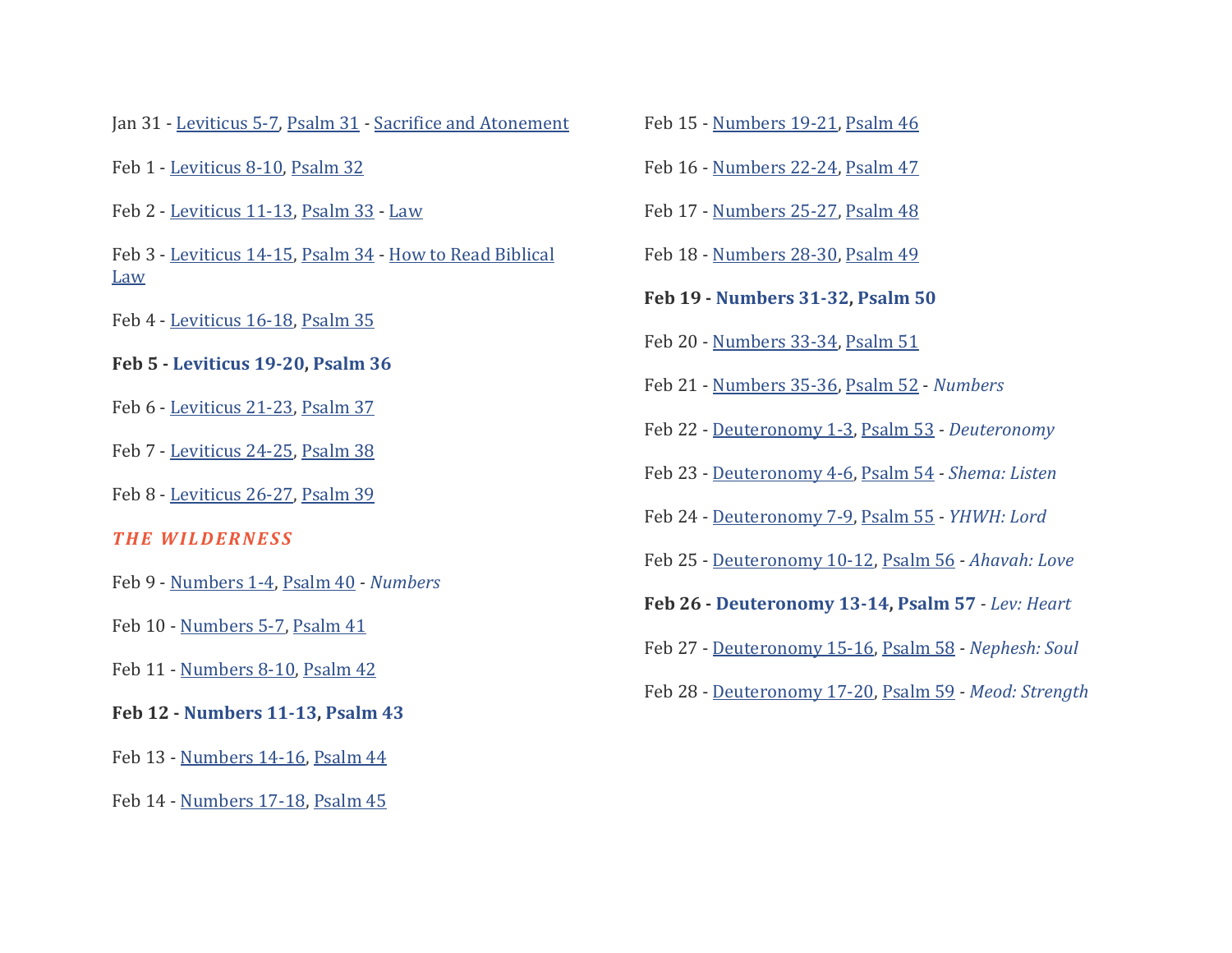- Mar 1 [Deuteronomy 21-23,](https://bibleproject.com/learn/deuteronomy/#read-deuteronomy_21-23) [Psalm 60](https://bibleproject.com/learn/psalms/#read-psalms_60)
- Mar 2 [Deuteronomy 24-27,](https://bibleproject.com/learn/deuteronomy/#read-deuteronomy_24-27) [Psalm 61](https://bibleproject.com/learn/psalms/#read-psalms_61)
- Mar 3 [Deuteronomy 28-29,](https://bibleproject.com/learn/deuteronomy/#read-deuteronomy_28-29) [Psalm 62](https://bibleproject.com/learn/psalms/#read-psalms_62)
- Mar 4 [Deuteronomy 30-31,](https://bibleproject.com/learn/deuteronomy/#read-deuteronomy_30-31) [Psalm 63](https://bibleproject.com/learn/psalms/#read-psalms_63)
- **Mar 5 - [Deuteronomy 32-34,](https://bibleproject.com/learn/deuteronomy/#read-deuteronomy_32-34) [Psalm 64](https://bibleproject.com/learn/psalms/#read-psalms_64) -** *[Deuteronomy](https://bibleproject.com/explore/video/deuteronomy/)*

#### *THE PROMISED LAND*

- Mar 6 [Joshua 1-4,](https://bibleproject.com/learn/joshua/#read-joshua_1-4) [Psalm 65](https://bibleproject.com/learn/psalms/#read-psalms_65) *- [Joshua](https://bibleproject.com/explore/video/joshua/)*
- Mar 7 [Joshua 5-8,](https://bibleproject.com/learn/joshua/#read-joshua_5-8) [Psalm 66](https://bibleproject.com/learn/psalms/#read-psalms_66) *[Design Patterns](https://bibleproject.com/explore/video/design-patterns-biblical-narrative/)*
- Mar 8 [Joshua 9-12,](https://bibleproject.com/learn/joshua/#read-joshua_9-12) [Psalm 67](https://bibleproject.com/learn/psalms/#read-psalms_67)
- Mar 9 [Joshua 13-21,](https://bibleproject.com/learn/joshua/#read-joshua_13-21) [Psalm 68](https://bibleproject.com/learn/psalms/#read-psalms_68)
- Mar 10 [Joshua 22-24,](https://bibleproject.com/learn/joshua/#read-joshua_22-24) [Psalm 69](https://bibleproject.com/learn/psalms/#read-psalms_69)
- Mar 11 [Judges 1-3,](https://bibleproject.com/learn/judges/#read-judges_1-3) [Psalm 70](https://bibleproject.com/learn/psalms/#read-psalms_70) *- [Judges](https://bibleproject.com/explore/video/judges/)*
- **Mar 12 - [Judges 4-5,](https://bibleproject.com/learn/judges/#read-judges_4-5) [Psalm 71](https://bibleproject.com/learn/psalms/#read-psalms_71)**
- Mar 13 [Judges 6-8,](https://bibleproject.com/learn/judges/#read-judges_6-8) [Psalm 72](https://bibleproject.com/learn/psalms/#read-psalms_72) *[Plot](https://bibleproject.com/explore/video/plot-biblical-narrative/)*
- Mar 14 [Judges 9-12,](https://bibleproject.com/learn/judges/#read-judges_9-12) [Psalm 73](https://bibleproject.com/learn/psalms/#read-psalms_73)
- Mar 15 [Judges 13-15,](https://bibleproject.com/learn/judges/#read-judges_13-15) [Psalm 74](https://bibleproject.com/learn/psalms/#read-psalms_74)
- Mar 16 [Judges 16-18,](https://bibleproject.com/learn/judges/#read-judges_16-18) [Psalm 75](https://bibleproject.com/learn/psalms/#read-psalms_75)
- Mar 17 [Judges 19-21,](https://bibleproject.com/learn/judges/#read-judges_19-21) [Psalm 76](https://bibleproject.com/learn/psalms/#read-psalms_76)
- Mar 18 [Ruth 1-4,](https://bibleproject.com/learn/ruth/#read-ruth_1-4) [Psalm 77](https://bibleproject.com/learn/psalms/#read-psalms_77) *- [Ruth](https://bibleproject.com/explore/video/ruth/)*
- **Mar 19 - [1 Samuel 1-3,](https://bibleproject.com/learn/1-samuel/#read-1_Samuel_1-3) [Psalm 78](https://bibleproject.com/learn/psalms/#read-psalms_78)** *- [1 Samuel](https://bibleproject.com/explore/video/1-samuel/)*
- Mar 20 [1 Samuel 4-8,](https://bibleproject.com/learn/1-samuel/#read-1_Samuel_4-8) [Psalm 79](https://bibleproject.com/learn/psalms/#read-psalms_79)
- Mar 21 [1 Samuel 9-12,](https://bibleproject.com/learn/1-samuel/#read-1_Samuel_9-12) [Psalm 80](https://bibleproject.com/learn/psalms/#read-psalms_80)
- Mar 22 [1 Samuel 13-14,](https://bibleproject.com/learn/1-samuel/#read-1_Samuel_13-14) [Psalm 81](https://bibleproject.com/learn/psalms/#read-psalms_81)
- Mar 23 [1 Samuel 15-17,](https://bibleproject.com/learn/1-samuel/#read-1_Samuel_15-17) [Psalm 82](https://bibleproject.com/learn/psalms/#read-psalms_82)
- Mar 24 [1 Samuel 18-20,](https://bibleproject.com/learn/1-samuel/#read-1_Samuel_18-20) [Psalm 83](https://bibleproject.com/learn/psalms/#read-psalms_83)
- Mar 25 [1 Samuel 21-24,](https://bibleproject.com/learn/1-samuel/#read-1_Samuel_21-24) [Psalm 84](https://bibleproject.com/learn/psalms/#read-psalms_84)
- **Mar 26 - [1 Samuel 25-27,](https://bibleproject.com/learn/1-samuel/#read-1_Samuel_25-27) [Psalm 85](https://bibleproject.com/learn/psalms/#read-psalms_85)**
- Mar 27 [1 Samuel 28-31,](https://bibleproject.com/learn/1-samuel/#read-1_Samuel_28-31) [Psalm 86](https://bibleproject.com/learn/psalms/#read-psalms_86)
- Mar 28 [2 Samuel 1-3,](https://bibleproject.com/learn/2-samuel/#read-2_Samuel_1-3) [Psalm 87](https://bibleproject.com/learn/psalms/#read-psalms_87) *- [2 Samuel](https://bibleproject.com/explore/video/2-samuel/)*
- Mar 29 [2 Samuel 4-8,](https://bibleproject.com/learn/2-samuel/#read-2_Samuel_4-8) [Psalm 88](https://bibleproject.com/learn/psalms/#read-psalms_88)
- Mar 30 [2 Samuel 9-12,](https://bibleproject.com/learn/2-samuel/#read-2_Samuel_9-12) [Psalm 89](https://bibleproject.com/learn/psalms/#read-psalms_89)
- Mar 31 [2 Samuel 13-15,](https://bibleproject.com/learn/2-samuel/#read-2_Samuel_13-15) [Psalm 90](https://bibleproject.com/learn/psalms/#read-psalms_90)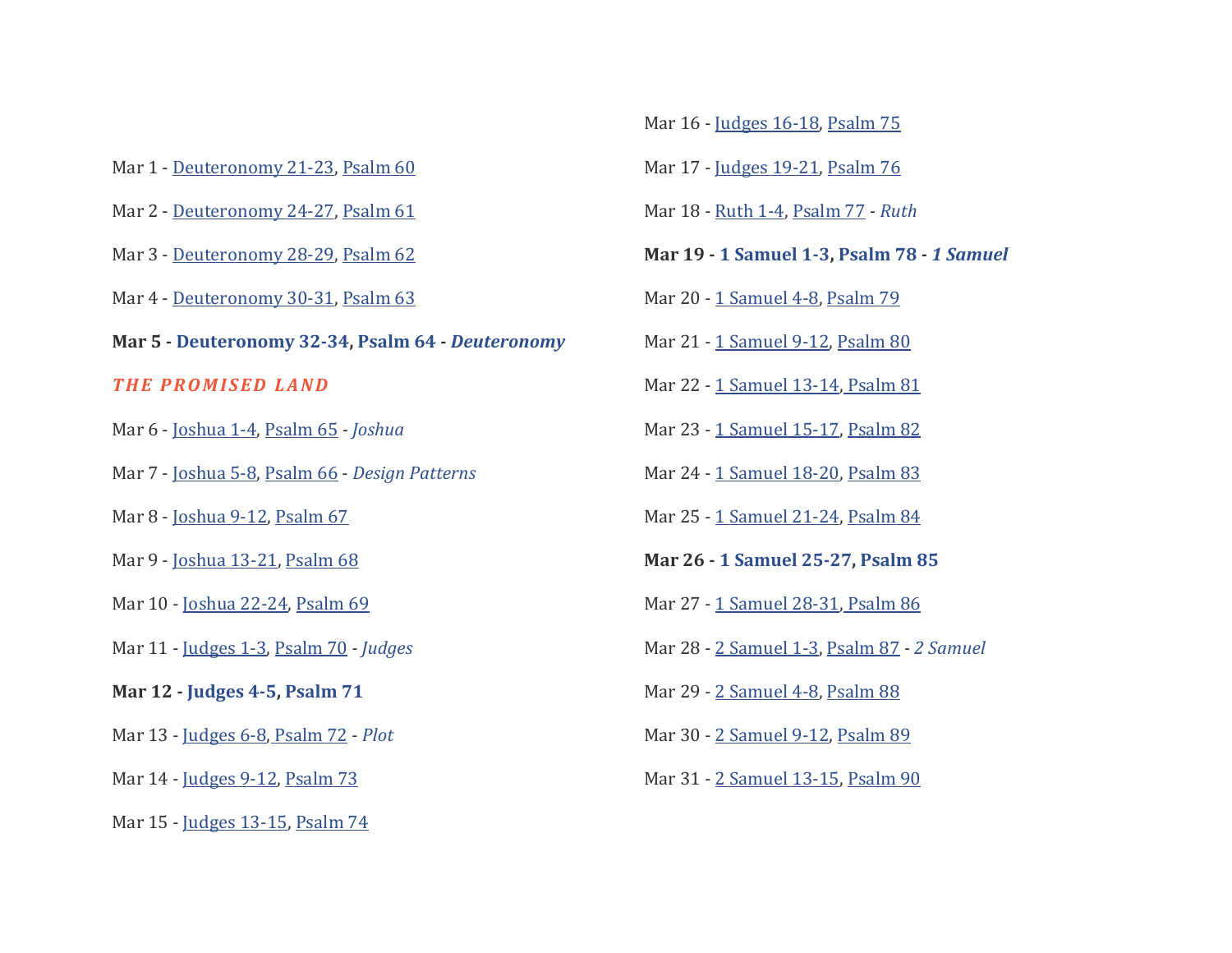Apr 1 - [2 Samuel 16-18,](https://bibleproject.com/learn/2-samuel/#read-2_Samuel_16-18) [Psalm 91](https://bibleproject.com/learn/psalms/#read-psalms_91)

#### **Apr 2 - [2 Samuel 19-21,](https://bibleproject.com/learn/2-samuel/#read-2_Samuel_19-21) [Psalm 92](https://bibleproject.com/learn/psalms/#read-psalms_92)**

- Apr 3 [2 Samuel 22-24,](https://bibleproject.com/learn/2-samuel/#read-2_Samuel_22-24) [Psalm 93](https://bibleproject.com/learn/psalms/#read-psalms_93)
- Apr 4 [1 Kings 1-3,](https://bibleproject.com/learn/1-2-kings/#read-1_kings_1-3) [Psalm 94](https://bibleproject.com/learn/psalms/#read-psalms_94) *- [1 & 2 Kings](https://bibleproject.com/explore/video/kings/)*
- Apr 5 [1 Kings 4-7,](https://bibleproject.com/learn/1-2-kings/#read-1_kings_4-7) [Psalm 95](https://bibleproject.com/learn/psalms/#read-psalms_95)
- Apr 6 [1 Kings 8-10,](https://bibleproject.com/learn/1-2-kings/#read-1_kings_8-10) [Psalm 96](https://bibleproject.com/learn/psalms/#read-psalms_96)
- Apr 7 [1 Kings 11-13,](https://bibleproject.com/learn/1-2-kings/#read-1_kings_11-13) [Psalm 97](https://bibleproject.com/learn/psalms/#read-psalms_97)
- Apr 8 [1 Kings 14-16,](https://bibleproject.com/learn/1-2-kings/#read-1_kings_14-16) [Psalm 98](https://bibleproject.com/learn/psalms/#read-psalms_98)
- **Apr 9 - [1 Kings 17-19,](https://bibleproject.com/learn/1-2-kings/#read-1_kings_17-19) [Psalm 99](https://bibleproject.com/learn/psalms/#read-psalms_99)**
- Apr 10 [1 Kings 20-22,](https://bibleproject.com/learn/1-2-kings/#read-1_kings_20-22) [Psalm 100](https://bibleproject.com/learn/psalms/#read-psalms_100)
- Apr 11 [2 Kings 1-3,](https://bibleproject.com/learn/1-2-kings/#read-2_kings_1-3) [Psalm 101](https://bibleproject.com/learn/psalms/#read-psalms_101)
- Apr 12 [2 Kings 4-7,](https://bibleproject.com/learn/1-2-kings/#read-2_kings_4-7) [Psalm 102](https://bibleproject.com/learn/psalms/#read-psalms_102)
- Apr 13 [2 Kings 8-11,](https://bibleproject.com/learn/1-2-kings/#read-2_kings_8-11) [Psalm 103](https://bibleproject.com/learn/psalms/#read-psalms_103)
- Apr 14 [2 Kings 12-14,](https://bibleproject.com/learn/1-2-kings/#read-2_kings_12-14) [Psalm 104](https://bibleproject.com/learn/psalms/#read-psalms_104)
- Apr 15 [2 Kings 15-17,](https://bibleproject.com/learn/1-2-kings/#read-2_kings_15-17) [Psalm 105](https://bibleproject.com/learn/psalms/#read-psalms_105)
- Apr **16 - [2 Kings 18-19,](https://bibleproject.com/learn/1-2-kings/#read-2_kings_18-19) [Psalm 106](https://bibleproject.com/learn/psalms/#read-psalms_106)**
- Apr 17 [2 Kings 20-22,](https://bibleproject.com/learn/1-2-kings/#read-2_kings_20-22) [Psalm 107](https://bibleproject.com/learn/psalms/#read-psalms_107)
- Apr 18 [2 Kings 23-25,](https://bibleproject.com/learn/1-2-kings/#read-2_kings_23-25) [Psalm 108](https://bibleproject.com/learn/psalms/#read-psalms_108)

## *THE PROPHETS BEFORE THE EXILE*

- Apr 19 [Isaiah 1-4,](https://bibleproject.com/learn/isaiah/#read-isaiah_1-4) [Psalm 109](https://bibleproject.com/learn/psalms/#read-psalms_109) *[The Prophets](https://bibleproject.com/explore/video/the-prophets/)*
- Apr 20 [Isaiah 5-8,](https://bibleproject.com/learn/isaiah/#read-isaiah_5-8) [Psalm 110](https://bibleproject.com/learn/psalms/#read-psalms_110) *[Holiness](https://bibleproject.com/explore/video/holiness/)*
- Apr 21 [Isaiah 9-12,](https://bibleproject.com/learn/isaiah/#read-isaiah_9-12) [Psalm 111](https://bibleproject.com/learn/psalms/#read-psalms_111) *[Spiritual Beings](https://bibleproject.com/explore/video/intro-spiritual-beings/)*
- Apr 22 [Isaiah 13-17,](https://bibleproject.com/learn/isaiah/#read-isaiah_13-17) [Psalm 112](https://bibleproject.com/learn/psalms/#read-psalms_112) *[Elohim](https://bibleproject.com/explore/video/elohim/)*
- **Apr 23 - [Isaiah 18-22,](https://bibleproject.com/learn/isaiah/#read-isaiah_18-22) [Psalm 113](https://bibleproject.com/learn/psalms/#read-psalms_113) -** *[Divine Council](https://bibleproject.com/explore/video/divine-council/)*
- Apr 24 [Isaiah 23-27,](https://bibleproject.com/learn/isaiah/#read-isaiah_23-27) [Psalm 114](https://bibleproject.com/learn/psalms/#read-psalms_114) *[Angels and Cherubim](https://bibleproject.com/explore/video/angels-cherubim/)*
- Apr 25 [Isaiah 28-30,](https://bibleproject.com/learn/isaiah/#read-isaiah_28-30) [Psalm 115](https://bibleproject.com/learn/psalms/#read-psalms_115) [Angel of the Lord](https://bibleproject.com/explore/video/angel-lord/)
- Apr 26 [Isaiah 31-35,](https://bibleproject.com/learn/isaiah/#read-isaiah_31-35) [Psalm 116](https://bibleproject.com/learn/psalms/#read-psalms_116) *[Satan and Demons](https://bibleproject.com/explore/video/satan-demons/)*
- Apr 27 [Isaiah 36-38,](https://bibleproject.com/learn/isaiah/#read-isaiah_36-38) [Psalm 117](https://bibleproject.com/learn/psalms/#read-psalms_117) *[The New Humanity](https://bibleproject.com/explore/video/new-humanity/)*
- Apr 28 [Isaiah 39-41,](https://bibleproject.com/learn/isaiah/#read-isaiah_39-41) [Psalm 118](https://bibleproject.com/learn/psalms/#read-psalms_118) *[Isaiah 1-39](https://bibleproject.com/explore/video/isaiah-1-39/)*
- Apr 29 [Isaiah 42-44,](https://bibleproject.com/learn/isaiah/#read-isaiah_42-44) [Psalm 119:1-32](https://bibleproject.com/learn/psalms/#read-psalms_119:1-32)
- **Apr 30 - [Isaiah 45-48,](https://bibleproject.com/learn/isaiah/#read-isaiah_45-48) [Psalm 119:33-64](https://bibleproject.com/learn/psalms/#read-psalms_119:33-64)**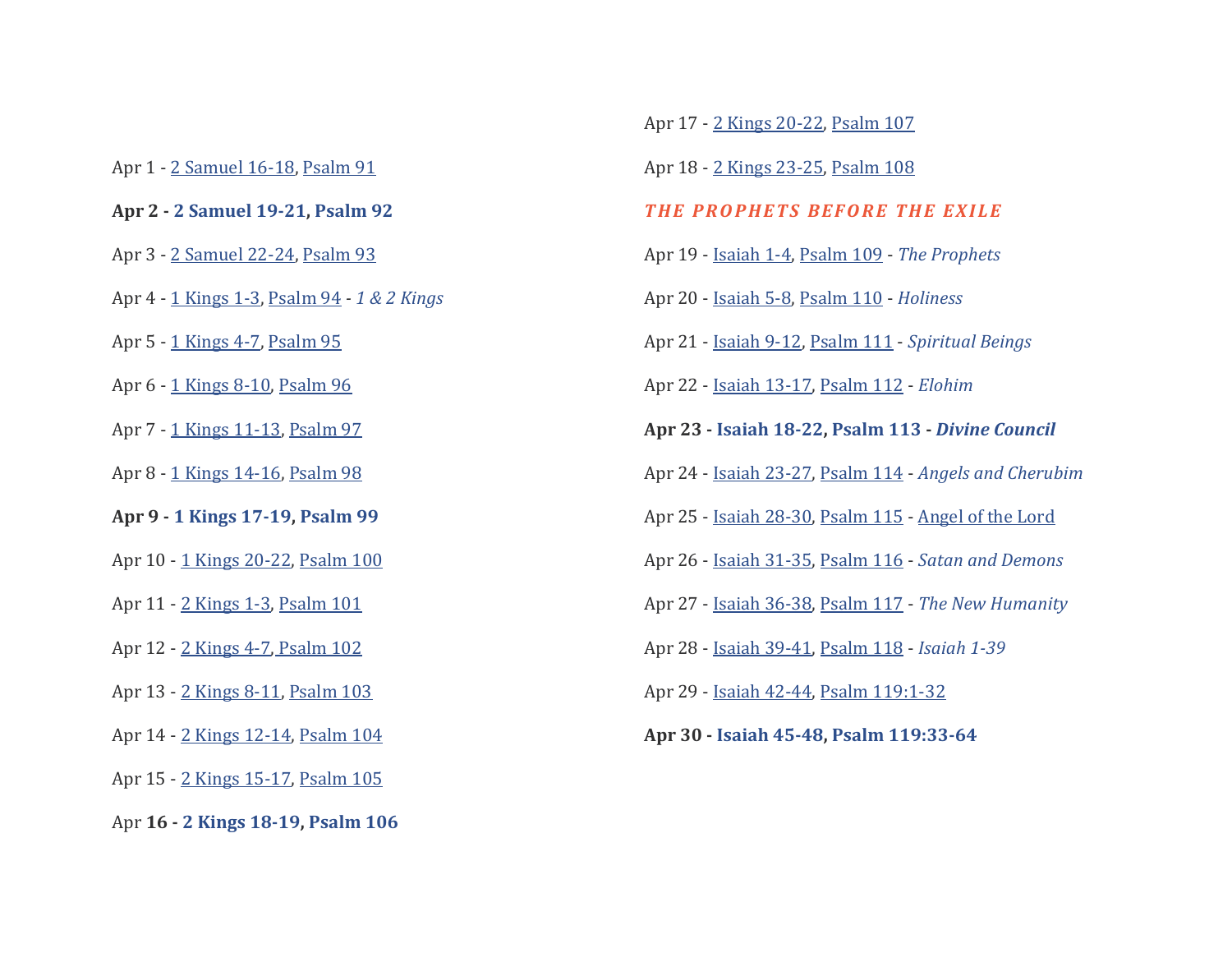May 1 - [Isaiah 49-51,](https://bibleproject.com/learn/isaiah/#read-isaiah_49-51) [Psalm 119:65-96](https://bibleproject.com/learn/psalms/#read-psalms_119:65-96) - *[Compassion](https://bibleproject.com/explore/video/character-of-god-compassion/)*

- May 2 [Isaiah 52-54,](https://bibleproject.com/learn/isaiah/#read-isaiah_52-54) [Psalm 119:97-128](https://bibleproject.com/learn/psalms/#read-psalms_119:97-128) *[Gospel of the](https://bibleproject.com/explore/video/gospel-kingdom/)  [Kingdom](https://bibleproject.com/explore/video/gospel-kingdom/)*
- May 3 [Isaiah 55-57,](https://bibleproject.com/learn/isaiah/#read-isaiah_55-57) [Psalm 119:129-152](https://bibleproject.com/learn/psalms/#read-psalms_119:129-152)
- May 4 [Isaiah 58-60,](https://bibleproject.com/learn/isaiah/#read-isaiah_58-60) [Psalm 119:153-176](https://bibleproject.com/learn/psalms/#read-psalms_119:153-176)
- May 5 [Isaiah 61-64,](https://bibleproject.com/learn/isaiah/#read-isaiah_61-64) [Psalm 120](https://bibleproject.com/learn/psalms/#read-psalms_120)
- May 6 [Isaiah 65-66,](https://bibleproject.com/learn/isaiah/#read-isaiah_65-66) [Psalm 121](https://bibleproject.com/learn/psalms/#read-psalms_121) *[Isaiah 40-66](https://bibleproject.com/explore/video/isaiah-40-66/)*
- **May 7 - [Hosea 1-5,](https://bibleproject.com/learn/hosea/#read-hosea_1-5) [Psalm 122](https://bibleproject.com/learn/psalms/#read-psalms_122) -** *[Hosea](https://bibleproject.com/explore/video/hosea/)*
- May 8 [Hosea 6-10,](https://bibleproject.com/learn/hosea/#read-hosea_6-10) [Psalm 123](https://bibleproject.com/learn/psalms/#read-psalms_123)
- May 9 [Hosea 11-14,](https://bibleproject.com/learn/hosea/#read-hosea_11-14) [Psalm 124](https://bibleproject.com/learn/psalms/#read-psalms_124)
- May 10 [Joel 1-3,](https://bibleproject.com/learn/joel/#read-joel) [Psalm 125](https://bibleproject.com/learn/psalms/#read-psalms_125) *[Joel](https://bibleproject.com/explore/video/joel/)*
- May 11 [Amos 1-5,](https://bibleproject.com/learn/amos/#read-amos_1-5) [Psalm 126](https://bibleproject.com/learn/psalms/#read-psalms_126) *[Amos](https://bibleproject.com/explore/video/amos/)*
- May 12 [Amos 6-9,](https://bibleproject.com/learn/amos/#read-amos_6-9) [Psalm 127](https://bibleproject.com/learn/psalms/#read-psalms_127)
- May 13 [Obadiah 1,](https://bibleproject.com/learn/obadiah/#read-obadiah) [Psalm 128](https://bibleproject.com/learn/psalms/#read-psalms_128) *[Obadiah](https://bibleproject.com/explore/video/obadiah/)*
- **May 14 - [Jonah 1-4,](https://bibleproject.com/learn/jonah/#read-jonah) [Psalm 129](https://bibleproject.com/learn/psalms/#read-psalms_129)** *[Jonah](https://bibleproject.com/explore/video/jonah/)*
- May 15 [Micah 1-4,](https://bibleproject.com/learn/micah/#read-micah_1-4) [Psalm 130](https://bibleproject.com/learn/psalms/#read-psalms_130) *[Micah](https://bibleproject.com/explore/video/micah/)*
- May 16 [Micah 5-7,](https://bibleproject.com/learn/micah/#read-micah_5-7) [Psalm 131](https://bibleproject.com/learn/psalms/#read-psalms_131)
- May 17 [Nahum 1-3,](https://bibleproject.com/learn/nahum/#read-nahum) [Psalm 132](https://bibleproject.com/learn/psalms/#read-psalms_132) *[Nahum](https://bibleproject.com/explore/video/nahum/)*
- May 18 [Habakuk 1-3,](https://bibleproject.com/learn/habakkuk/#read-habakkuk) [Psalm 133](https://bibleproject.com/learn/psalms/#read-psalms_133) *[Habakuk](https://bibleproject.com/explore/video/habakkuk/)*
- May 19 [Zephaniah 1-3,](https://bibleproject.com/learn/zephaniah/#read-zephaniah) [Psalm 134](https://bibleproject.com/learn/psalms/#read-psalms_134) *[Zephaniah](https://bibleproject.com/explore/video/zephaniah/)*
- May 20 [Job 1-3,](https://bibleproject.com/learn/job/#read-job_1-3) [Psalm 135](https://bibleproject.com/learn/psalms/#read-psalms_135) *[Job](https://bibleproject.com/explore/video/wisdom-job/)*
- **May 21 - [Job 4-7,](https://bibleproject.com/learn/job/#read-job_4-7) [Psalm 136](https://bibleproject.com/learn/psalms/#read-psalms_136)**
- May 22 [Job 8-11,](https://bibleproject.com/learn/job/#read-job_8-11) [Psalm 137](https://bibleproject.com/learn/psalms/#read-psalms_137)
- May 23 [Job 12-15,](https://bibleproject.com/learn/job/#read-job_12-15) [Psalm 138](https://bibleproject.com/learn/psalms/#read-psalms_138)
- May 24 [Job 16-19,](https://bibleproject.com/learn/job/#read-job_16-19) [Psalm 139](https://bibleproject.com/learn/psalms/#read-psalms_139)
- May 25 [Job 20-23,](https://bibleproject.com/learn/job/#read-job_20-23) [Psalm 140](https://bibleproject.com/learn/psalms/#read-psalms_140)
- May 26 [Job 24-28,](https://bibleproject.com/learn/job/#read-job_24-28) [Psalm 141](https://bibleproject.com/learn/psalms/#read-psalms_141)
- May 27 [Job 29-31,](https://bibleproject.com/learn/job/#read-job_29-31) [Psalm 142](https://bibleproject.com/learn/psalms/#read-psalms_142)
- **May 28 - [Job 32-34,](https://bibleproject.com/learn/job/#read-job_32-34) [Psalm 143](https://bibleproject.com/learn/psalms/#read-psalms_143)**
- May 29 [Job 35-37,](https://bibleproject.com/learn/job/#read-job_35-37) [Psalm 144](https://bibleproject.com/learn/psalms/#read-psalms_144)
- May 30 [Job 38-39,](https://bibleproject.com/learn/job/#read-job_38-39) [Psalm 145](https://bibleproject.com/learn/psalms/#read-psalms_145)
- May 31 [Job 40-42,](https://bibleproject.com/learn/job/#read-job_40-42) [Psalm 146](https://bibleproject.com/learn/psalms/#read-psalms_146) *[Job](https://bibleproject.com/explore/video/job/)*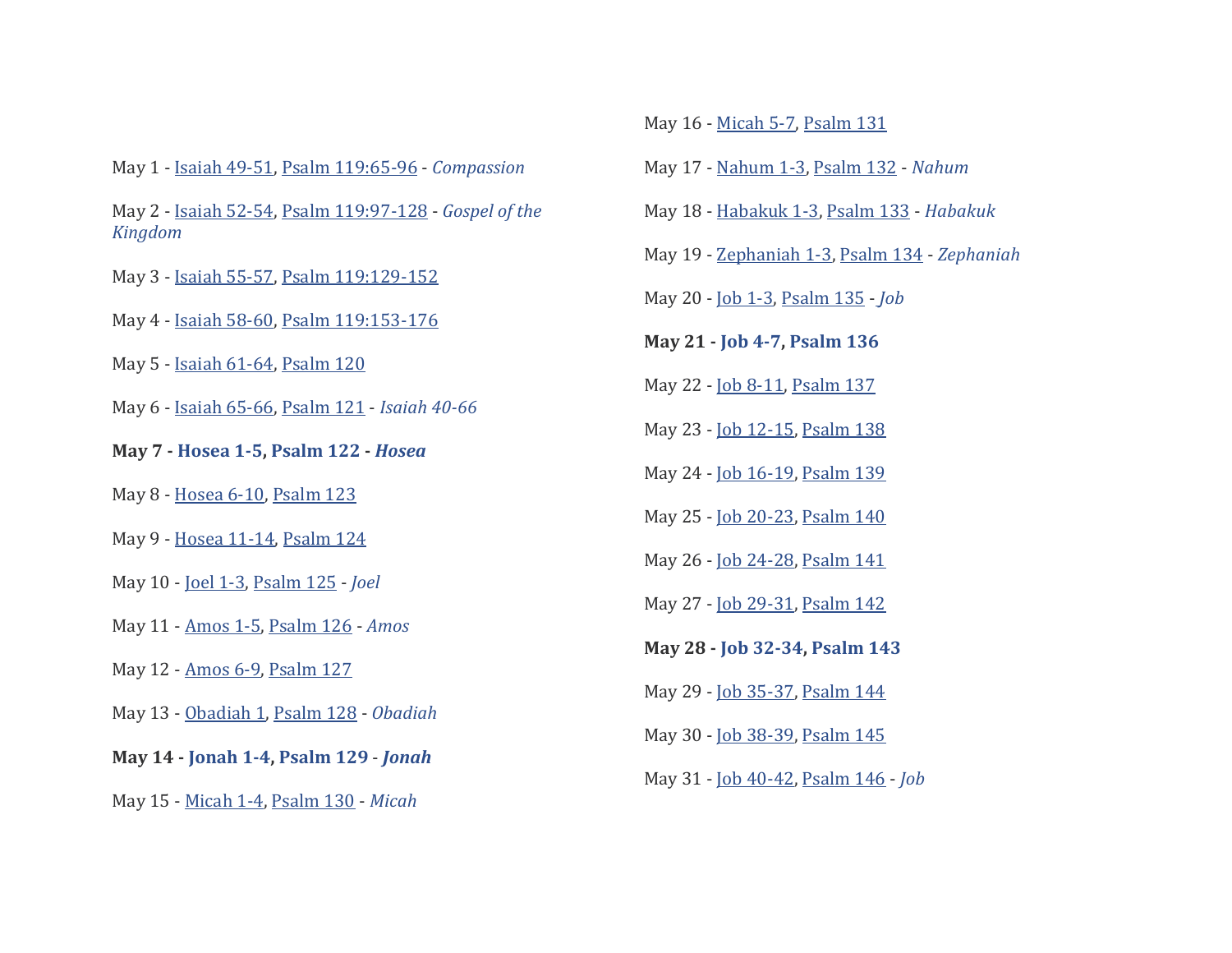June 1 - [Psalms 1-2,](https://bibleproject.com/learn/psalms/#read-psalms_1-2) [Psalm 147](https://bibleproject.com/learn/psalms/#read-psalms_147)

June 2 - [Proverbs 1-3,](https://bibleproject.com/learn/proverbs/#read-proverbs_1-3) [Psalm 148](https://bibleproject.com/learn/psalms/#read-psalms_148) - *[The Books of Solomon](https://bibleproject.com/explore/video/books-solomon/)*

June 3 - [Proverbs 4-6,](https://bibleproject.com/learn/proverbs/#read-proverbs_4-6) [Psalm 149](https://bibleproject.com/learn/psalms/#read-psalms_149) - *[Book of Proverbs](https://bibleproject.com/explore/video/wisdom-proverbs/)  [\(Wisdom Literature\)](https://bibleproject.com/explore/video/wisdom-proverbs/)*

## **June 4 - [Proverbs 7-9,](https://bibleproject.com/learn/proverbs/#read-proverbs_7-9) [Psalm 150](https://bibleproject.com/learn/psalms/#read-psalms_150) -** *[Psalms](https://bibleproject.com/explore/video/psalms/)*

June 5 - [Proverbs 10-12,](https://bibleproject.com/learn/proverbs/#read-proverbs_10-12) [Psalm 1](https://bibleproject.com/learn/psalms/#read-psalms_1) - [The Book of Psalms](https://bibleproject.com/explore/video/book-of-psalms/)

June 6 - [Proverbs 13-15,](https://bibleproject.com/learn/proverbs/#read-proverbs_13-15) [Psalm 2](https://bibleproject.com/learn/psalms/#read-psalms_2) - [How to Read Biblical](https://bibleproject.com/explore/category/how-to-read-biblical-poetry/)  [Poetry](https://bibleproject.com/explore/category/how-to-read-biblical-poetry/)

June 7 - [Proverbs 16-18,](https://bibleproject.com/learn/proverbs/#read-proverbs_16-18) [Psalm 3](https://bibleproject.com/learn/psalms/#read-psalms_3) - [Metaphor in Biblical](https://bibleproject.com/explore/video/metaphor-biblical-poetry/)  **[Poetry](https://bibleproject.com/explore/video/metaphor-biblical-poetry/)** 

June 8 - [Proverbs 19-21,](https://bibleproject.com/learn/proverbs/#read-proverbs_19-21) [Psalm 4](https://bibleproject.com/learn/psalms/#read-psalms_4)

June 9 - [Proverbs 22-24,](https://bibleproject.com/learn/proverbs/#read-proverbs_22-24) [Psalm 5](https://bibleproject.com/learn/psalms/#read-psalms_5)

June 10 - [Proverbs 25-27,](https://bibleproject.com/learn/proverbs/#read-proverbs_25-27) [Psalm 6](https://bibleproject.com/learn/psalms/#read-psalms_6)

**June 11 - [Proverbs 28-31,](https://bibleproject.com/learn/proverbs/#read-proverbs_28-31) [Psalm 7](https://bibleproject.com/learn/psalms/#read-psalms_7) -** *[Proverbs](https://bibleproject.com/explore/video/proverbs/)*

June 12 - [Ecclesiastes 1-4,](https://bibleproject.com/learn/ecclesiastes/#read-ecclesiastes_1-4) [Psalm 8](https://bibleproject.com/learn/psalms/#read-psalms_8) - *[Book of Ecclesiastes](https://bibleproject.com/explore/video/wisdom-ecclesiastes/)  [\(Wisdom Literature\)](https://bibleproject.com/explore/video/wisdom-ecclesiastes/)*

June 13 - [Ecclesiastes 5-8,](https://bibleproject.com/learn/ecclesiastes/#read-ecclesiastes_5-8) [Psalm 9](https://bibleproject.com/learn/psalms/#read-psalms_9)

June 14 - [Ecclesiastes 9-12,](https://bibleproject.com/learn/ecclesiastes/#read-ecclesiastes_9-12) [Psalm 10](https://bibleproject.com/learn/psalms/#read-psalms_10) - *[Ecclesiastes](https://bibleproject.com/explore/video/ecclesiastes/)*

June 15 - [Song of Songs 1-4,](https://bibleproject.com/learn/song-of-songs/#read-song_of_songs_1-4) [Psalm 11](https://bibleproject.com/learn/psalms/#read-psalms_11)

June 16 - [Song of Songs 5-8,](https://bibleproject.com/learn/song-of-songs/#read-song_of_songs_5-8) [Psalm 12](https://bibleproject.com/learn/psalms/#read-psalms_12) - *[Song of Songs](https://bibleproject.com/explore/video/song-of-songs/)*

**THE PROPHETS OF THE EXILE** 

June 17 - [Jeremiah 1-3,](https://bibleproject.com/learn/jeremiah/#read-jeremiah_1-3) [Psalm 13](https://bibleproject.com/learn/psalms/#read-psalms_13) - *[Jeremiah](https://bibleproject.com/explore/video/jeremiah/)*

**June 18 - [Jeremiah 4-6,](https://bibleproject.com/learn/jeremiah/#read-jeremiah_4-6) [Psalm 14](https://bibleproject.com/learn/psalms/#read-psalm_14)**

June 19 - [Jeremiah 7-9,](https://bibleproject.com/learn/jeremiah/#read-jeremiah_7-9) [Psalm 15](https://bibleproject.com/learn/psalms/#read-psalm_15)

June 20 - [Jeremiah 10-13,](https://bibleproject.com/learn/jeremiah/#read-jeremiah_10-13) [Psalm 16](https://bibleproject.com/learn/psalms/#read-psalm_16)

June 21 - [Jeremiah 14-17,](https://bibleproject.com/learn/jeremiah/#read-jeremiah_14-17) [Psalm 17](https://bibleproject.com/learn/psalms/#read-psalm_17)

June 22 - [Jeremiah 18-22,](https://bibleproject.com/learn/jeremiah/#read-jeremiah_18-22) [Psalm 18](https://bibleproject.com/learn/psalms/#read-psalm_18)

June 23 - [Jeremiah 23-25,](https://bibleproject.com/learn/jeremiah/#read-jeremiah_23-25) [Psalm 19](https://bibleproject.com/learn/psalms/#read-psalm_19)

June 24 - [Jeremiah 26-29,](https://bibleproject.com/learn/jeremiah/#read-jeremiah_26-29) [Psalm 20](https://bibleproject.com/learn/psalms/#read-psalm_20)

**June 25 - [Jeremiah 30-32,](https://bibleproject.com/explore/video/jeremiah/#read-jeremiah_30-32) [Psalm 21](https://bibleproject.com/explore/video/psalms/#read-psalm_21)**

June 26 - [Jeremiah 33-36,](https://bibleproject.com/explore/video/jeremiah/#read-jeremiah_33-36) [Psalm 22](https://bibleproject.com/explore/video/psalms/#read-psalm_22)

June 27 - [Jeremiah 37-39,](https://bibleproject.com/explore/video/jeremiah/#read-jeremiah_37-39) [Psalm 23](https://bibleproject.com/explore/video/psalms/#read-psalm_23)

June 28 - [Jeremiah 40-44,](https://bibleproject.com/explore/video/jeremiah/#read-jeremiah_40-44) [Psalm 24](https://bibleproject.com/explore/video/psalms/#read-psalm_24)

June 29 - [Jeremiah 45-48,](https://bibleproject.com/explore/video/jeremiah/#read-jeremiah_45-48) [Psalm 25](https://bibleproject.com/explore/video/psalms/#read-psalm_25)

June 30 - [Jeremiah 49-50,](https://bibleproject.com/explore/video/jeremiah/#read-jeremiah_49-50) [Psalm 26](https://bibleproject.com/explore/video/psalms/#read-psalm_26)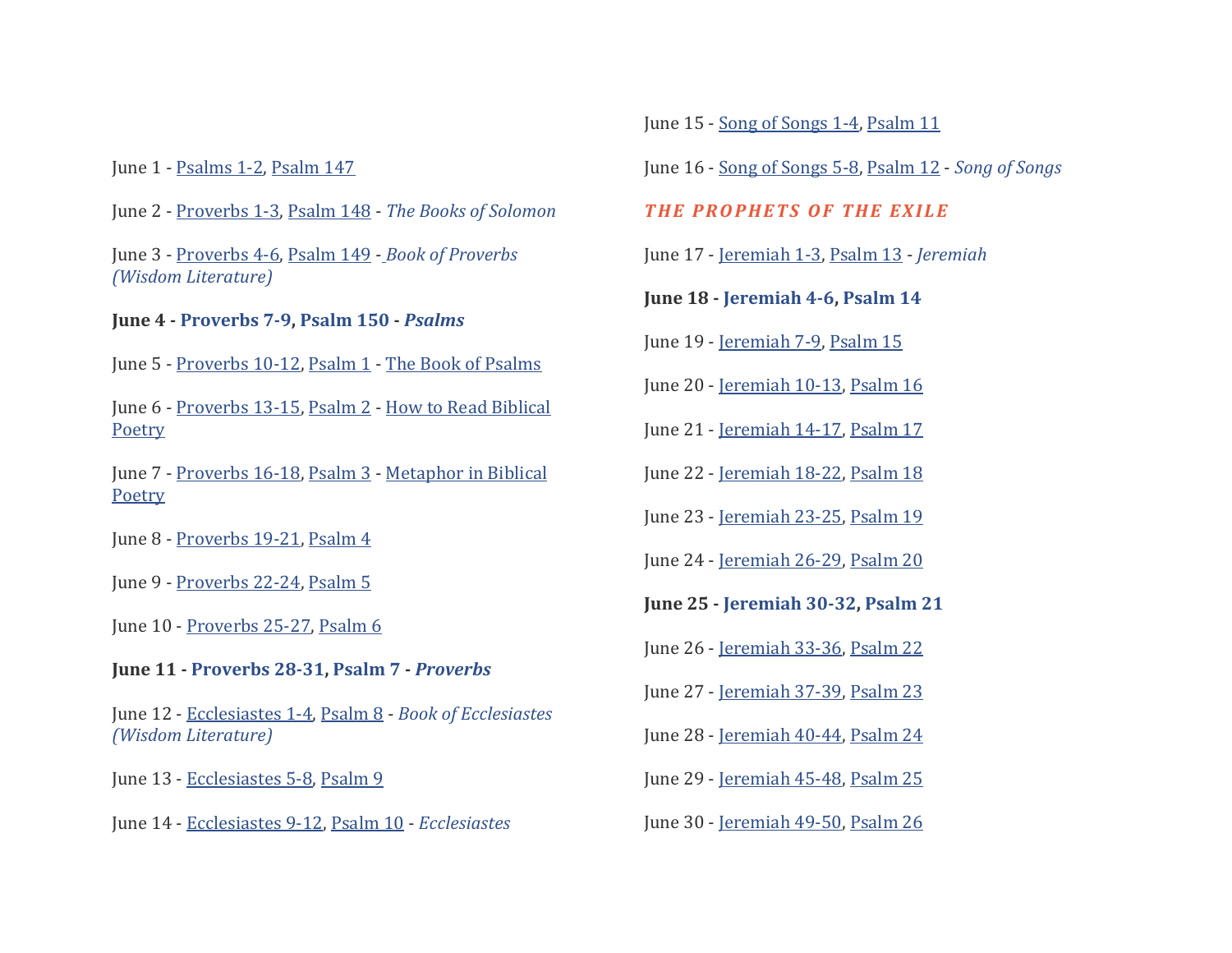#### July 1 - [Jeremiah 51-52,](https://bibleproject.com/explore/video/jeremiah/#read-jeremiah_51-52) [Psalm 27](https://bibleproject.com/explore/video/psalms/#read-psalm_27)

### **July 2 - [Lamentations 1-2,](https://bibleproject.com/explore/video/lamentations/#read-lamentations_1-2) [Psalm 28](https://bibleproject.com/explore/video/psalms/#read-psalm_28) -** *[Lamentations](https://bibleproject.com/explore/video/lamentations/)*

July 3 - [Lamentations 3,](https://bibleproject.com/explore/video/lamentations/#read-lamentations_3) [Psalm 29](https://bibleproject.com/explore/video/psalms/#read-psalm_29)

July 4 - [Lamentations 4-5,](https://bibleproject.com/explore/video/lamentations/#read-lamentations_4-5) [Psalm 30](https://bibleproject.com/explore/video/psalms/#read-psalm_30)

- July 5 [Ezekiel 1-4,](https://bibleproject.com/explore/video/ezekiel-1-33/#read-ezekiel_1-4) [Psalm 31](https://bibleproject.com/explore/video/psalms/#read-psalm_31) *[Ezekiel 1-33](https://bibleproject.com/explore/video/ezekiel-1-33/)*
- July 6 [Ezekiel 5-8,](https://bibleproject.com/explore/video/ezekiel-1-33/#read-ezekiel_5-8) [Psalm 32](https://bibleproject.com/explore/video/psalms/#read-psalm_32) *[Bad Word Series: Sin](https://bibleproject.com/explore/video/khata-sin/)*

July 7 - [Ezekiel 9-12,](https://bibleproject.com/explore/video/ezekiel-1-33/#read-ezekiel_9-12) [Psalm 33 -](https://bibleproject.com/explore/video/psalms/#read-psalm_33) *[Bad Word Series:](https://bibleproject.com/explore/video/pesha-transgression/)  [Transgression](https://bibleproject.com/explore/video/pesha-transgression/)*

July 8 - [Ezekiel 13-15,](https://bibleproject.com/explore/video/ezekiel-1-33/#read-ezekiel_13-15) [Psalm 34](https://bibleproject.com/explore/video/psalms/#read-psalm_34) - *[Bad Word Series: Iniquity](https://bibleproject.com/explore/video/avon-iniquity/)*

**July 9 - [Ezekiel 16-18,](https://bibleproject.com/explore/video/ezekiel-1-33/#read-ezekiel_16-18) [Psalm 35](https://bibleproject.com/explore/video/psalms/#read-psalm_35)**

July 10 - [Ezekiel 19-21,](https://bibleproject.com/explore/video/ezekiel-1-33/#read-ezekiel_19-21) [Psalm 36](https://bibleproject.com/explore/video/psalms/#read-psalm_36)

July 11 - [Ezekiel 22-24,](https://bibleproject.com/explore/video/ezekiel-1-33/#read-ezekiel_22-24) [Psalm 37](https://bibleproject.com/explore/video/psalms/#read-psalm_37)

July 12 - [Ezekiel 25-27,](https://bibleproject.com/explore/video/ezekiel-1-33/#read-ezekiel_25-27) [Psalm 38](https://bibleproject.com/explore/video/psalms/#read-psalm_38)

July 13 - [Ezekiel 28-30,](https://bibleproject.com/explore/video/ezekiel-1-33/#read-ezekiel_28-30) [Psalm 39](https://bibleproject.com/explore/video/psalms/#read-psalm_39)

July 14 - [Ezekiel 31-33,](https://bibleproject.com/explore/video/ezekiel-1-33/#read-ezekiel_31-33) [Psalm 40](https://bibleproject.com/explore/video/psalms/#read-psalm_40)

July 15 - [Ezekiel 34-36,](https://bibleproject.com/explore/video/ezekiel-1-33/#read-ezekiel_34-36) [Psalm 41](https://bibleproject.com/explore/video/psalms/#read-psalm_41) - *[Ezekiel 34-48](https://bibleproject.com/explore/video/ezekiel-34-48/)*

**July 16 - [Ezekiel 37-39,](https://bibleproject.com/explore/video/ezekiel-1-33/#read-ezekiel_37-39) [Psalm 42](https://bibleproject.com/explore/video/psalms/#read-psalm_42)**

July 17 - [Ezekiel 40-44,](https://bibleproject.com/explore/video/ezekiel-1-33/#read-ezekiel_40-44) [Psalm 43](https://bibleproject.com/explore/video/psalms/#read-psalm_43)

July 18 - [Ezekiel 45-48,](https://bibleproject.com/explore/video/ezekiel-1-33/#read-ezekiel_45-48) [Psalm 44](https://bibleproject.com/explore/video/psalms/#read-psalm_44)

## *R E T U R N F R O M E X I L E*

- July 19 [Ezra 1-3,](https://bibleproject.com/learn/ezra/#read-ezra_1-3) [Psalm 45](https://bibleproject.com/explore/video/psalms/#read-psalm_45) *[Ezra-Nehemiah](https://bibleproject.com/explore/video/ezra-nehemiah/)*
- July 20 [Ezra 4-7,](https://bibleproject.com/learn/ezra/#read-ezra_4-7) [Psalm 46](https://bibleproject.com/explore/video/psalms/#read-psalm_46)
- July 21 [Ezra 8-10,](https://bibleproject.com/learn/ezra/#read-ezra_8-10) [Psalm 47](https://bibleproject.com/explore/video/psalms/#read-psalm_47)
- July 22 [Nehemiah 1-3,](https://bibleproject.com/learn/nehemiah/#read-nehemiah_1-3) [Psalm 48](https://bibleproject.com/explore/video/psalms/#read-psalm_48)
- **July 23 - [Nehemiah 4-6,](https://bibleproject.com/learn/nehemiah/#read-nehemiah_4-6) [Psalm 49](https://bibleproject.com/explore/video/psalms/#read-psalm_49)**
- July 24 [Nehemiah 7-9,](https://bibleproject.com/learn/nehemiah/#read-nehemiah_7-9) [Psalm 50](https://bibleproject.com/explore/video/psalms/#read-psalm_50)
- July 25 [Nehemiah 10-11,](https://bibleproject.com/learn/nehemiah/#read-nehemiah_10-11) [Psalm 51](https://bibleproject.com/explore/video/psalms/#read-psalm_51)
- July 26 [Nehemiah 12-13,](https://bibleproject.com/learn/nehemiah/#read-nehemiah_12-13) [Psalm 52](https://bibleproject.com/explore/video/psalms/#read-psalm_52)
- July 27 [Esther 1-5,](https://bibleproject.com/explore/video/esther/#read-esther_1-5) [Psalm 53](https://bibleproject.com/explore/video/psalms/#read-psalm_53) *[Esther](https://bibleproject.com/explore/video/esther/)*

July 28 - [Esther 6-10,](https://bibleproject.com/explore/video/esther/#read-esther_6-10) [Psalm 54](https://bibleproject.com/explore/video/psalms/#read-psalm_54)

### **PROPHETS AFTER THE EXILE**

July 29 - [Daniel 1-3,](https://bibleproject.com/explore/video/daniel/#read-daniel_1-3) [Psalm 55](https://bibleproject.com/explore/video/psalms/#read-psalm_55) - *[Daniel](https://bibleproject.com/explore/video/daniel/)* 

**July 30 - [Daniel 4-6](https://bibleproject.com/explore/video/daniel/#read-daniel_4-6), [Psalm 56](https://bibleproject.com/explore/video/psalms/#read-psalm_56) -** *[The Way Of The Exile](https://bibleproject.com/explore/video/the-way-of-the-exile/)*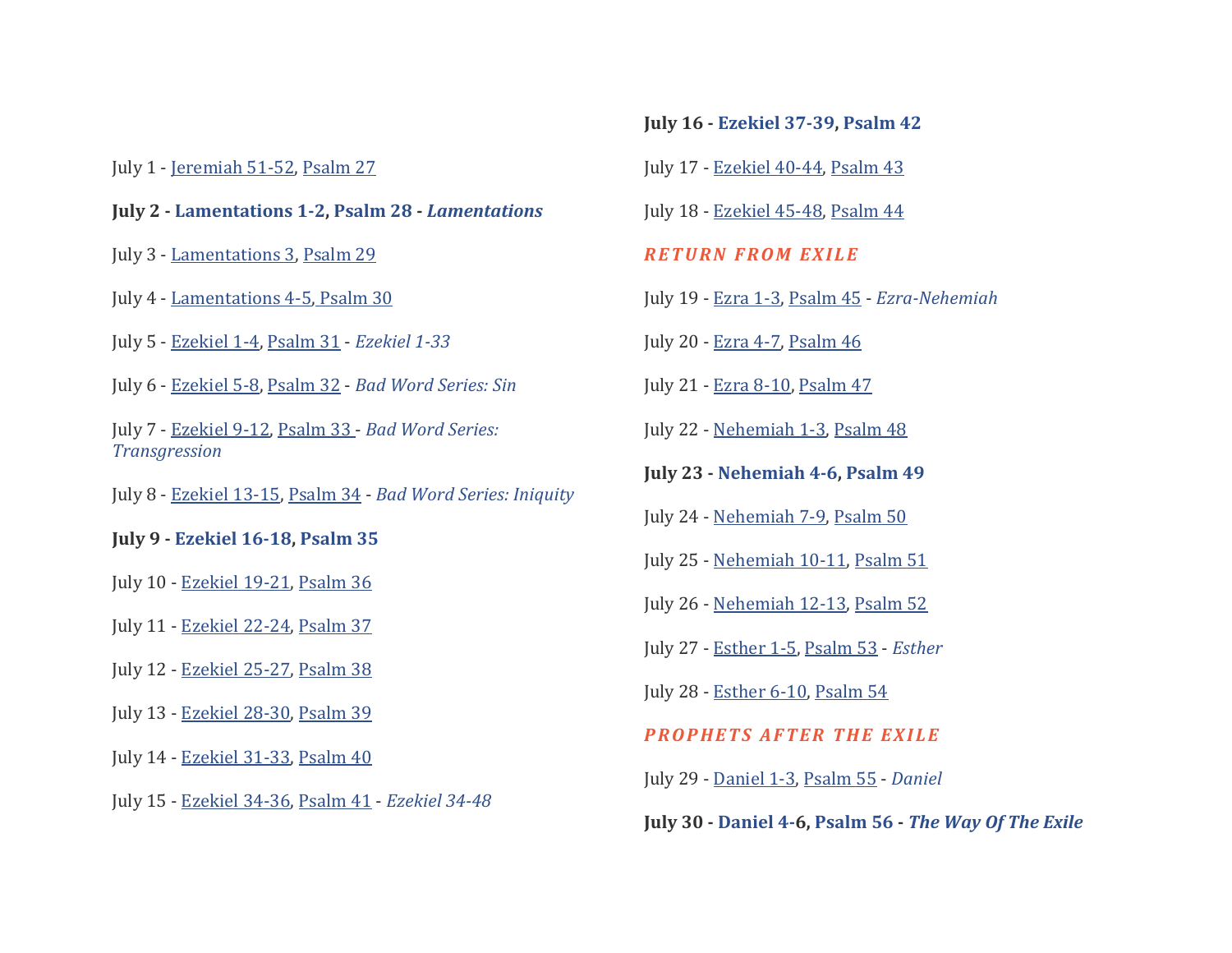July 31 - [Daniel 7-9,](https://bibleproject.com/explore/video/daniel/#read-daniel_7-9) [Psalm 57](https://bibleproject.com/explore/video/psalms/#read-psalm_57)

August 1 - [Daniel 10-12,](https://bibleproject.com/explore/video/daniel/#read-daniel_10-12) [Psalm 58](https://bibleproject.com/explore/video/psalms/#read-psalm_58)

August 2 - [Haggai 1-2,](https://bibleproject.com/learn/haggai/#read-haggai_1-2) [Psalm 59](https://bibleproject.com/explore/video/psalms/#read-psalm_59) - [Haggai](https://bibleproject.com/explore/video/haggai/)

August 3 - [Zechariah 1-4,](https://bibleproject.com/learn/zechariah/#read-zechariah_1-4) [Psalm 60](https://bibleproject.com/explore/video/psalms/#read-psalm_60) - *[Zechariah](https://bibleproject.com/explore/video/zechariah/)*

August 4 - [Zechariah 5-8,](https://bibleproject.com/learn/zechariah/#read-zechariah_5-8) [Psalm 61](https://bibleproject.com/explore/video/psalms/#read-psalm_61)

August 5 - [Zechariah 9-14,](https://bibleproject.com/learn/zechariah/#read-zechariah_9-14) [Psalm 62](https://bibleproject.com/explore/video/psalms/#read-psalm_62) - *[The Day Of The Lord](https://bibleproject.com/explore/video/day-of-the-lord/)*

**August 6 - [Malachi 1-2,](https://bibleproject.com/learn/malachi/#read-malachi_1-2) [Psalm 63](https://bibleproject.com/explore/video/psalms/#read-psalm_63) -** *[Malachi](https://bibleproject.com/explore/video/malachi/)*

August 7 - [Malachi 3-4,](https://bibleproject.com/learn/malachi/#read-malachi_3-4) [Psalm 64](https://bibleproject.com/explore/video/psalms/#read-psalm_64)

*T H E S T O R Y S O F A R* August 8 - [1 Chronicles 1-10,](https://bibleproject.com/explore/video/chronicles/#read-1_chronicles_1-10) [Psalm 65](https://bibleproject.com/explore/video/psalms/#read-psalm_65) - *[1-2 Chronicles](https://bibleproject.com/explore/video/chronicles/)*

August 9 - [1 Chronicles 11-14,](https://bibleproject.com/explore/video/chronicles/#read-1_chronicles_11-14) [Psalm 66](https://bibleproject.com/explore/video/psalms/#read-psalm_66)

August 10 - [1 Chronicles 15-17,](https://bibleproject.com/explore/video/chronicles/#read-1_chronicles_15-17) [Psalm 67](https://bibleproject.com/explore/video/psalms/#read-psalm_67)

August 11 - [1 Chronicles 18-21,](https://bibleproject.com/explore/video/chronicles/#read-1_chronicles_18-21) [Psalm 68](https://bibleproject.com/explore/video/psalms/#read-psalm_68)

August 12 - [1 Chronicles 22-24,](https://bibleproject.com/explore/video/chronicles/#read-1_chronicles_22-24) [Psalm 69](https://bibleproject.com/explore/video/psalms/#read-psalm_69)

**August 13 - [1 Chronicles 25-29,](https://bibleproject.com/explore/video/chronicles/#read-1_chronicles_25-29) [Psalm 70](https://bibleproject.com/explore/video/psalms/#read-psalm_70)**

August 14 - [2 Chronicles 1-4,](https://bibleproject.com/explore/video/chronicles/#read-2_chronicles_1-4) [Psalm 71](https://bibleproject.com/explore/video/psalms/#read-psalm_71)

August 15 - [2 Chronicles 5-8,](https://bibleproject.com/explore/video/chronicles/#read-2_chronicles_5-8) [Psalm 72](https://bibleproject.com/explore/video/psalms/#read-psalm_72) - *[Temple](https://bibleproject.com/explore/video/temple/)*

August 16 - [2 Chronicles 9-12,](https://bibleproject.com/explore/video/chronicles/#read-2_chronicles_9-12) [Psalm 73](https://bibleproject.com/explore/video/psalms/#read-psalm_73)

August 17 - [2 Chronicles 13-17,](https://bibleproject.com/explore/video/chronicles/#read-2_chronicles_13-17) [Psalm 74](https://bibleproject.com/explore/video/psalms/#read-psalm_74)

August 18 - [2 Chronicles 18-20,](https://bibleproject.com/explore/video/chronicles/#read-2_chronicles_18-20) [Psalm 75](https://bibleproject.com/explore/video/psalms/#read-psalm_75)

August 19 - [2 Chronicles 21-24,](https://bibleproject.com/explore/video/chronicles/#read-2_chronicles_21-24) [Psalm 76](https://bibleproject.com/explore/video/psalms/#read-psalm_76)

August **20 - [2 Chronicles 25-27,](https://bibleproject.com/explore/video/chronicles/#read-2_chronicles_25-27) [Psalm 77](https://bibleproject.com/explore/video/psalms/#read-psalm_77)**

August 21 - [2 Chronicles 28-31,](https://bibleproject.com/explore/video/chronicles/#read-2_chronicles_28-31) [Psalm 78](https://bibleproject.com/explore/video/psalms/#read-psalm_78)

August 22 - [2 Chronicles 32-34,](https://bibleproject.com/explore/video/chronicles/#read-2_chronicles_32-34) [Psalm 79](https://bibleproject.com/explore/video/psalms/#read-psalm_79)

August 23 - [2 Chronicles 35-36,](https://bibleproject.com/explore/video/chronicles/#read-2_chronicles_35-36) [Psalm 80](https://bibleproject.com/explore/video/psalms/#read-psalm_80) - *[The Messiah](https://bibleproject.com/explore/video/messiah/)*

#### **INTERTESTAMENT PERIOD**

*JESUS & THE KINGDOM* August 24 - [Matthew 1-2,](https://bibleproject.com/explore/video/matthew-1-13/#read-matthew_1-2) [Psalm 81](https://bibleproject.com/explore/video/psalms/#read-psalm_81) - *[How to Read the Bible:](https://bibleproject.com/explore/video/how-to-read-gospel/)  [Gospel](https://bibleproject.com/explore/video/how-to-read-gospel/)*

August 25 - [Matthew 3-4,](https://bibleproject.com/explore/video/matthew-1-13/#read-matthew_3-4) [Psalm 82](https://bibleproject.com/explore/video/psalms/#read-psalm_82) - *[Matthew 1-13](https://bibleproject.com/explore/video/matthew-1-13/)*

August 26 - [Matthew 5-6,](https://bibleproject.com/explore/video/matthew-1-13/#read-matthew_5-6) [Psalm 83](https://bibleproject.com/explore/video/psalms/#read-psalm_83) - *[How To Read the Bible:](https://bibleproject.com/explore/video/setting-biblical-narrative/)  [Setting](https://bibleproject.com/explore/video/setting-biblical-narrative/)*

**August 27 - [Matthew 7-8,](https://bibleproject.com/explore/video/matthew-1-13/#read-matthew_7-8) [Psalm 84](https://bibleproject.com/explore/video/psalms/#read-psalm_84) -** *[Son of Man](https://bibleproject.com/explore/video/son-of-man/)*

August 28 - [Matthew 9-10,](https://bibleproject.com/explore/video/matthew-1-13/#read-matthew_9-10) [Psalm 85](https://bibleproject.com/explore/video/psalms/#read-psalm_85) - *[God](https://bibleproject.com/explore/video/god-video/)*

August 29 - [Matthew 11-12,](https://bibleproject.com/explore/video/matthew-1-13/#read-matthew_11-12) [Psalm 86](https://bibleproject.com/explore/video/psalms/#read-psalm_86)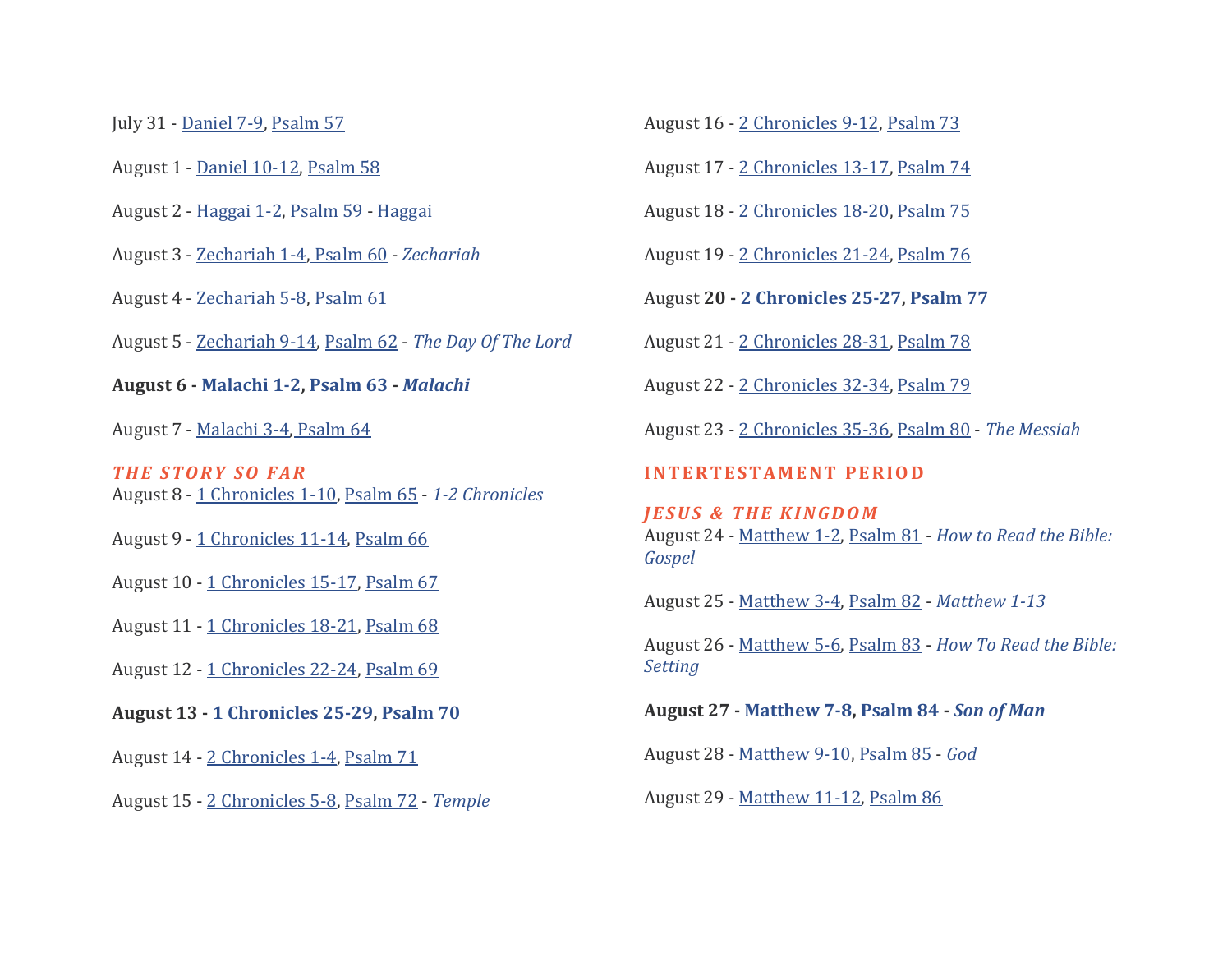August 30 - [Matthew 13-14,](https://bibleproject.com/explore/video/matthew-1-13/#read-matthew_13-14) [Psalm 87](https://bibleproject.com/explore/video/psalms/#read-psalm_87) - *HTRTB - [Parables](https://bibleproject.com/explore/video/how-to-read-the-bible-the-parables-of-jesus/)*

August 31 - [Matthew 15-16,](https://bibleproject.com/explore/video/matthew-1-13/#read-matthew_15-16) [Psalm 88](https://bibleproject.com/explore/video/psalms/#read-psalm_88) - *[Matthew 14-28](https://bibleproject.com/explore/video/matthew-14-28/)*

September 1 - [Matthew 17-18,](https://bibleproject.com/explore/video/matthew-1-13/#read-matthew_17-18) [Psalm 89](https://bibleproject.com/explore/video/psalms/#read-psalm_89)

September 2 - [Matthew 19-20,](https://bibleproject.com/explore/video/matthew-1-13/#read-matthew_19-20) [Psalm 90](https://bibleproject.com/explore/video/psalms/#read-psalm_90)

**September 3 - [Matthew 21-22,](https://bibleproject.com/explore/video/matthew-1-13/#read-matthew_21-22) [Psalm 91](https://bibleproject.com/explore/video/psalms/#read-psalms_91)**

September 4 - [Matthew 23-24,](https://bibleproject.com/explore/video/matthew-1-13/#read-matthew_23-24) [Psalm 92](https://bibleproject.com/explore/video/psalms/#read-psalms_92)

September 5 - [Matthew 25-26,](https://bibleproject.com/explore/video/matthew-1-13/#read-matthew_25-26) [Psalm 93](https://bibleproject.com/explore/video/psalms/#read-psalms_93)

September 6 - [Matthew 27-28,](https://bibleproject.com/explore/video/matthew-1-13/#read-matthew_27-28) [Psalm 94](https://bibleproject.com/explore/video/psalms/#read-psalms_94) - *[Witness \(Word](https://bibleproject.com/explore/video/martus-witness/)  [Studies\)](https://bibleproject.com/explore/video/martus-witness/)*

September 7 - [Mark 1-2,](https://bibleproject.com/explore/video/mark/#read-mark_1-2) [Psalm 95](https://bibleproject.com/explore/video/psalms/#read-psalms_95) - *[Mark](https://bibleproject.com/explore/video/gospel-mark/)*

September 8 - [Mark 3-4,](https://bibleproject.com/explore/video/mark/#read-mark_3-4) [Psalm 96](https://bibleproject.com/explore/video/psalms/#read-psalms_96) - *[Gospel \(Word Studies\)](https://bibleproject.com/explore/video/euangelion-gospel/)*

September 9 - [Mark 5-6,](https://bibleproject.com/explore/video/mark/#read-mark_5-6) [Psalm 97](https://bibleproject.com/explore/video/psalms/#read-psalms_97)

**September 10 - [Mark 7-8,](https://bibleproject.com/explore/video/mark/#read-mark_7-8) [Psalm 98](https://bibleproject.com/explore/video/psalms/#read-psalms_98)**

September 11 - [Mark 9-10,](https://bibleproject.com/explore/video/mark/#read-mark_9-10) [Psalm 99](https://bibleproject.com/explore/video/psalms/#read-psalms_99)

September 12 - [Mark 11-12,](https://bibleproject.com/explore/video/mark/#read-mark_11-12) [Psalm 100](https://bibleproject.com/explore/video/psalms/#read-psalms_100)

September 13 - [Mark 13-14,](https://bibleproject.com/explore/video/mark/#read-mark_13-14) [Psalm 101](https://bibleproject.com/explore/video/psalms/#read-psalms_101)

September 14 - [Mark 15-16,](https://bibleproject.com/explore/video/mark/#read-mark_15-16) [Psalm 102](https://bibleproject.com/explore/video/psalms/#read-psalms_102) - *[Mark](https://bibleproject.com/explore/video/mark/)*

September 15 - [John 1-2,](https://bibleproject.com/explore/video/john-1-12/#read-john_1-2) [Psalm 103](https://bibleproject.com/explore/video/psalms/#read-psalms_103) - *[John 1-12](https://bibleproject.com/explore/video/john-1-12/)*

September 16 - [John 3-4,](https://bibleproject.com/explore/video/john-1-12/#read-john_3-4) [Psalm 104](https://bibleproject.com/explore/video/psalms/#read-psalms_104) - *[Water of Life](https://bibleproject.com/explore/video/water-of-life/)*

**Septembe**r **17 - [John 5-6,](https://bibleproject.com/explore/video/john-1-12/#read-john_5-6) [Psalm 105](https://bibleproject.com/explore/video/psalms/#read-psalms_105)**

September 18 - [John 7-8,](https://bibleproject.com/explore/video/john-1-12/#read-john_7-8) [Psalm 106](https://bibleproject.com/explore/video/psalms/#read-psalms_106)

September 19 - [John 9-10,](https://bibleproject.com/explore/video/john-1-12/#read-john_9-10) [Psalm 107](https://bibleproject.com/explore/video/psalms/#read-psalms_107)

September 20 - [John 11-12,](https://bibleproject.com/explore/video/john-1-12/#read-john_11-12) [Psalm 108](https://bibleproject.com/explore/video/psalms/#read-psalms_108)

September 21 - [John 13-15,](https://bibleproject.com/explore/video/john-13-21/#read-john_13-15) [Psalm 109](https://bibleproject.com/explore/video/psalms/#read-psalms_109) - *[John 13-21](https://bibleproject.com/explore/video/john-13-21/)*

September 22 - [John 16-18,](https://bibleproject.com/explore/video/john-13-21/#read-john_16-18) [Psalm 110](https://bibleproject.com/explore/video/psalms/#read-psalms_110)

September 23 - [John 19-21,](https://bibleproject.com/explore/video/john-13-21/#read-john_19-21) [Psalm 111](https://bibleproject.com/explore/video/psalms/#read-psalms_111)

September **24 - [Luke 1,](https://bibleproject.com/explore/video/luke-1-9/#read-luke_1) [Psalm 112](https://bibleproject.com/explore/video/psalms/#read-psalms_112) -** *[Luke 1-9](https://bibleproject.com/explore/video/luke-1-9/)*

September 25 - [Luke 2-3,](https://bibleproject.com/explore/video/luke-1-9/#read-luke_2-3) [Psalm 113](https://bibleproject.com/explore/video/psalms/#read-psalms_113) - [The Birth](https://bibleproject.com/explore/video/gospel-luke-1/) of Jesus - *[Luke 1-2](https://bibleproject.com/explore/video/gospel-luke-1/)*

September 26 - [Luke 4-5,](https://bibleproject.com/explore/video/luke-1-9/#read-luke_4-5) [Psalm 114](https://bibleproject.com/explore/video/psalms/#read-psalms_114) - The Baptism of Jesus *[Luke 3-9](https://bibleproject.com/explore/video/gospel-luke-2/)*

September 27 - [Luke 6-7,](https://bibleproject.com/explore/video/luke-1-9/#read-luke_6-7) [Psalm 115](https://bibleproject.com/explore/video/psalms/#read-psalms_115)

September 28 - [Luke 8-9,](https://bibleproject.com/explore/video/luke-1-9/#read-luke_8-9) [Psalm 116](https://bibleproject.com/explore/video/psalms/#read-psalms_116) - [The Prodigal Son](https://bibleproject.com/explore/video/gospel-luke-3/)  *[Luke 9-19](https://bibleproject.com/explore/video/gospel-luke-3/)*

September 29 - [Luke 10-11,](https://bibleproject.com/explore/video/luke-1-9/#read-luke_10-11) [Psalm 117](https://bibleproject.com/explore/video/psalms/#read-psalms_117) - *[Luke 10-24](https://bibleproject.com/explore/video/luke-10-24/)*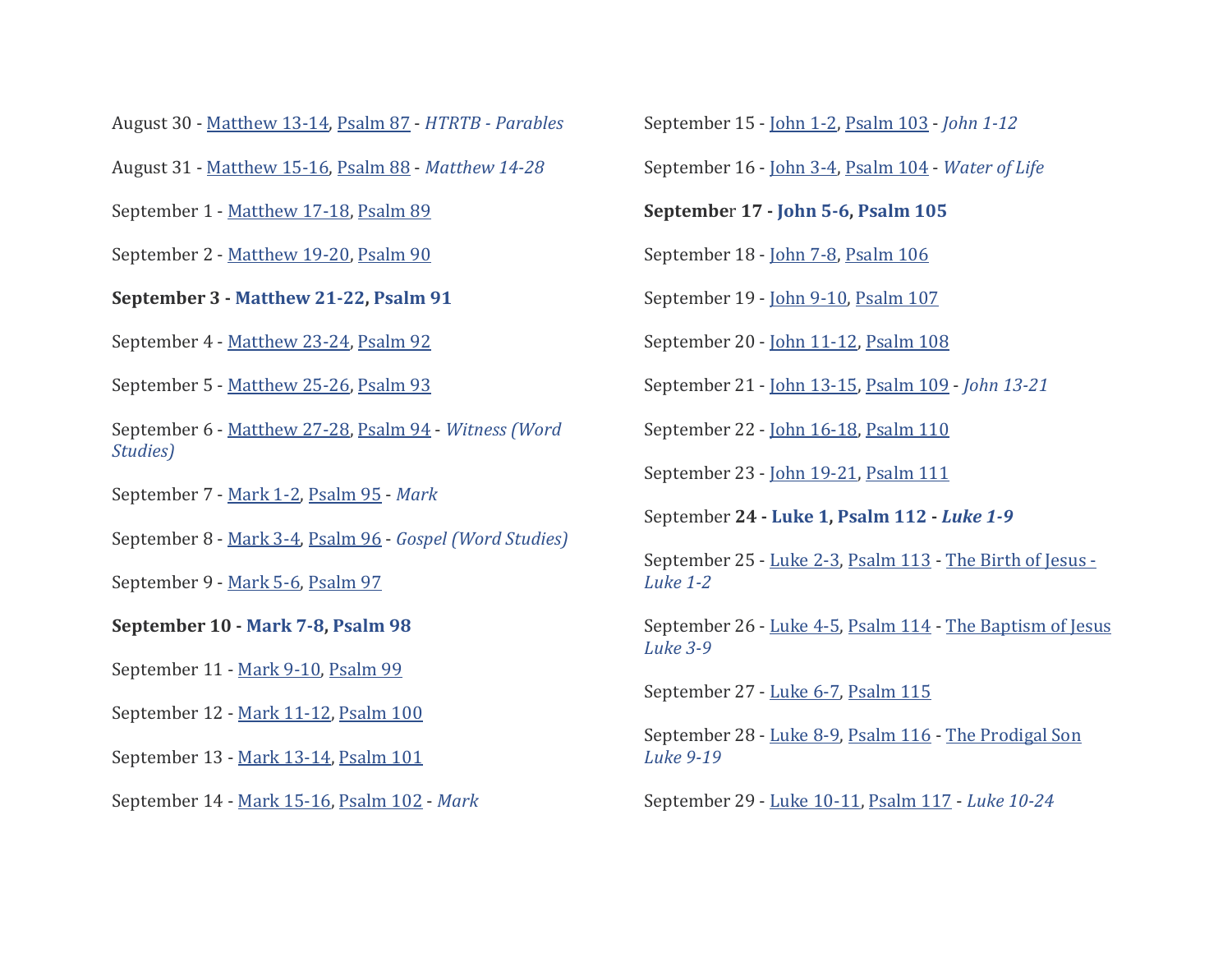September 30 - [Luke 12-13,](https://bibleproject.com/explore/video/luke-1-9/#read-luke_12-13) [Psalm 118](https://bibleproject.com/explore/video/psalms/#read-psalms_118)

## **October 1 - [Luke 14-16,](https://bibleproject.com/explore/video/luke-1-9/#read-luke_14-16) [Psalm 119:1-32](https://bibleproject.com/explore/video/psalms/#read-psalms_119:1-32)**

October 2 - [Luke 17-18,](https://bibleproject.com/explore/video/luke-1-9/#read-luke_17-18) [Psalm 119:33-64](https://bibleproject.com/explore/video/psalms/#read-psalms_119:33-64)

October 3 - [Luke 19-20,](https://bibleproject.com/explore/video/luke-1-9/#read-luke_19-20) [Psalm 119:65-96](https://bibleproject.com/explore/video/psalms/#read-psalms_119:65-96) - [The Crucifixion](https://bibleproject.com/explore/video/gospel-luke-4/)  of Jesus *[Luke 19-23](https://bibleproject.com/explore/video/gospel-luke-4/)*

October 4 - [Luke 21-22,](https://bibleproject.com/explore/video/luke-1-9/#read-luke_21-22) [Psalm 119:97-128](https://bibleproject.com/explore/video/psalms/#read-psalms_119:97-128)

October 5 - [Luke 23-24,](https://bibleproject.com/explore/video/luke-1-9/#read-luke_23-24) [Psalm 119:129-152](https://bibleproject.com/explore/video/psalms/#read-psalms_119:129-152) - [The](https://bibleproject.com/explore/video/gospel-luke-5/)  [Resurrection of Jesus](https://bibleproject.com/explore/video/gospel-luke-5/) *Luke 24*

October 6 - [Acts 1-2,](https://bibleproject.com/explore/video/acts-1-12/#read-acts_1-2) [Psalm 119:153-176](https://bibleproject.com/explore/video/psalms/#read-psalms_119:153-176) - *[Acts 1-12](https://bibleproject.com/explore/video/acts-1-12/)*

October 7 - [Acts 3-4,](https://bibleproject.com/explore/video/acts-1-12/#read-acts_3-4) [Psalm 120](https://bibleproject.com/explore/video/psalms/#read-psalms_120) - [The Holy Spirit](https://bibleproject.com/explore/video/holy-spirit/)

**October 8 - [Acts 5-6,](https://bibleproject.com/explore/video/acts-1-12/#read-acts_5-6) [Psalm 121](https://bibleproject.com/explore/video/psalms/#read-psalms_121) -** *[Pentecost: Acts 1-7](https://bibleproject.com/explore/video/gospel-acts-1/)*

October 9 - [Acts 7-8,](https://bibleproject.com/explore/video/acts-1-12/#read-acts_7-8) [Psalm 122](https://bibleproject.com/explore/video/psalms/#read-psalms_122) - *[The Apostle Paul: Acts 8-12](https://bibleproject.com/explore/video/gospel-acts-2/)*

October 10 - [Acts 9-10,](https://bibleproject.com/explore/video/acts-1-12/#read-acts_9-10) [Psalm 123](https://bibleproject.com/explore/video/psalms/#read-psalms_123)

October 11 - [Acts 11-12,](https://bibleproject.com/explore/video/acts-1-12/#read-acts_11-12) [Psalm 124](https://bibleproject.com/explore/video/psalms/#read-psalms_124)

October 12 - [Acts 13-14,](https://bibleproject.com/explore/video/acts-1-12/#read-acts_13-14) [Psalm 125](https://bibleproject.com/explore/video/psalms/#read-psalms_125) - *[Acts 13-28](https://bibleproject.com/explore/video/acts-13-28/)*

October 13 - [Acts 15-16,](https://bibleproject.com/explore/video/acts-1-12/#read-acts_15-16) [Psalm 126](https://bibleproject.com/explore/video/psalms/#read-psalms_126) - *[Paul's Missionary](https://bibleproject.com/explore/video/gospel-acts-3/)  [Journeys: Acts 13-20](https://bibleproject.com/explore/video/gospel-acts-3/)*

October 14 - [Acts 17-18,](https://bibleproject.com/explore/video/acts-1-12/#read-acts_17-18) [Psalm 127](https://bibleproject.com/explore/video/psalms/#read-psalms_127)

#### **October 15 - [Acts 19-20,](https://bibleproject.com/explore/video/acts-1-12/#read-acts_19-20) [Psalm 128](https://bibleproject.com/explore/video/psalms/#read-psalms_128)**

October 16 - [Acts 21-22,](https://bibleproject.com/explore/video/acts-1-12/#read-acts_21-22) [Psalm 129](https://bibleproject.com/explore/video/psalms/#read-psalms_129) - *Bound For [Rome: Acts](https://bibleproject.com/explore/video/gospel-acts-4/)  [21-28](https://bibleproject.com/explore/video/gospel-acts-4/)* October 17 - [Acts 23-24,](https://bibleproject.com/explore/video/acts-1-12/#read-acts_23-24) [Psalm 130](https://bibleproject.com/explore/video/psalms/#read-psalms_130) - *[Yakhal/Hope](https://bibleproject.com/explore/video/yakhal-hope/)*

October 18 - [Acts 25-26,](https://bibleproject.com/explore/video/acts-1-12/#read-acts_25-26) [Psalm 131](https://bibleproject.com/explore/video/psalms/#read-psalms_131)

October 19 - [Acts 27-28,](https://bibleproject.com/explore/video/acts-1-12/#read-acts_27-28) [Psalm 132](https://bibleproject.com/explore/video/psalms/#read-psalms_132)

*T H E P E O P L E O F T H E K I N G D O M* October 20 - [Romans 1-2,](https://bibleproject.com/explore/video/romans-1-4/#read-romans_1-2) [Psalm 133](https://bibleproject.com/explore/video/psalms/#read-psalms_133) - *[Romans 1-4](https://bibleproject.com/explore/video/romans-1-4/)*

October 21 - [Romans 3-4,](https://bibleproject.com/explore/video/romans-1-4/#read-romans_3-4) [Psalm 134](https://bibleproject.com/explore/video/psalms/#read-psalms_134) - *[Grace](https://bibleproject.com/explore/video/character-of-god-grace/)*

**October 22 - [Romans 5-6,](https://bibleproject.com/explore/video/romans-1-4/#read-romans_5-6) [Psalm 135](https://bibleproject.com/explore/video/psalms/#read-psalms_135) -** *[Romans 5-16](https://bibleproject.com/explore/video/romans-5-16/)*

October 23 - [Romans 7-8,](https://bibleproject.com/explore/video/romans-1-4/#read-romans_7-8) [Psalm 136](https://bibleproject.com/explore/video/psalms/#read-psalms_136)

October 24 - [Romans 9-10,](https://bibleproject.com/explore/video/romans-1-4/#read-romans_9-10) [Psalm 137](https://bibleproject.com/explore/video/psalms/#read-psalms_137) - *[New Testament](https://bibleproject.com/explore/video/new-testament-letters-epistles-historical-context/)  [Letters: Historical Context](https://bibleproject.com/explore/video/new-testament-letters-epistles-historical-context/)*

October 25 - [Romans 11-12,](https://bibleproject.com/explore/video/romans-1-4/#read-romans_11-12) [Psalm 138](https://bibleproject.com/explore/video/psalms/#read-psalms_138)

October 26 - [Romans 13-14,](https://bibleproject.com/explore/video/romans-1-4/#read-romans_13-14) [Psalm 139](https://bibleproject.com/explore/video/psalms/#read-psalms_139)

October 27 - [Romans 15-16,](https://bibleproject.com/explore/video/romans-1-4/#read-romans_15-16) [Psalm 140](https://bibleproject.com/explore/video/psalms/#read-psalms_140)

October 28 - [1 Corinthians 1-2,](https://bibleproject.com/explore/video/1-corinthians/#read-1_corinthians_1-2) [Psalm 141](https://bibleproject.com/explore/video/psalms/#read-psalms_141) - *[1 Corinthian](https://bibleproject.com/explore/video/1-corinthians/)*s

**October 29 - [1 Corinthians 3-4,](https://bibleproject.com/explore/video/1-corinthians/#read-1_corinthians_3-4) [Psalm 142](https://bibleproject.com/explore/video/psalms/#read-psalms_142)**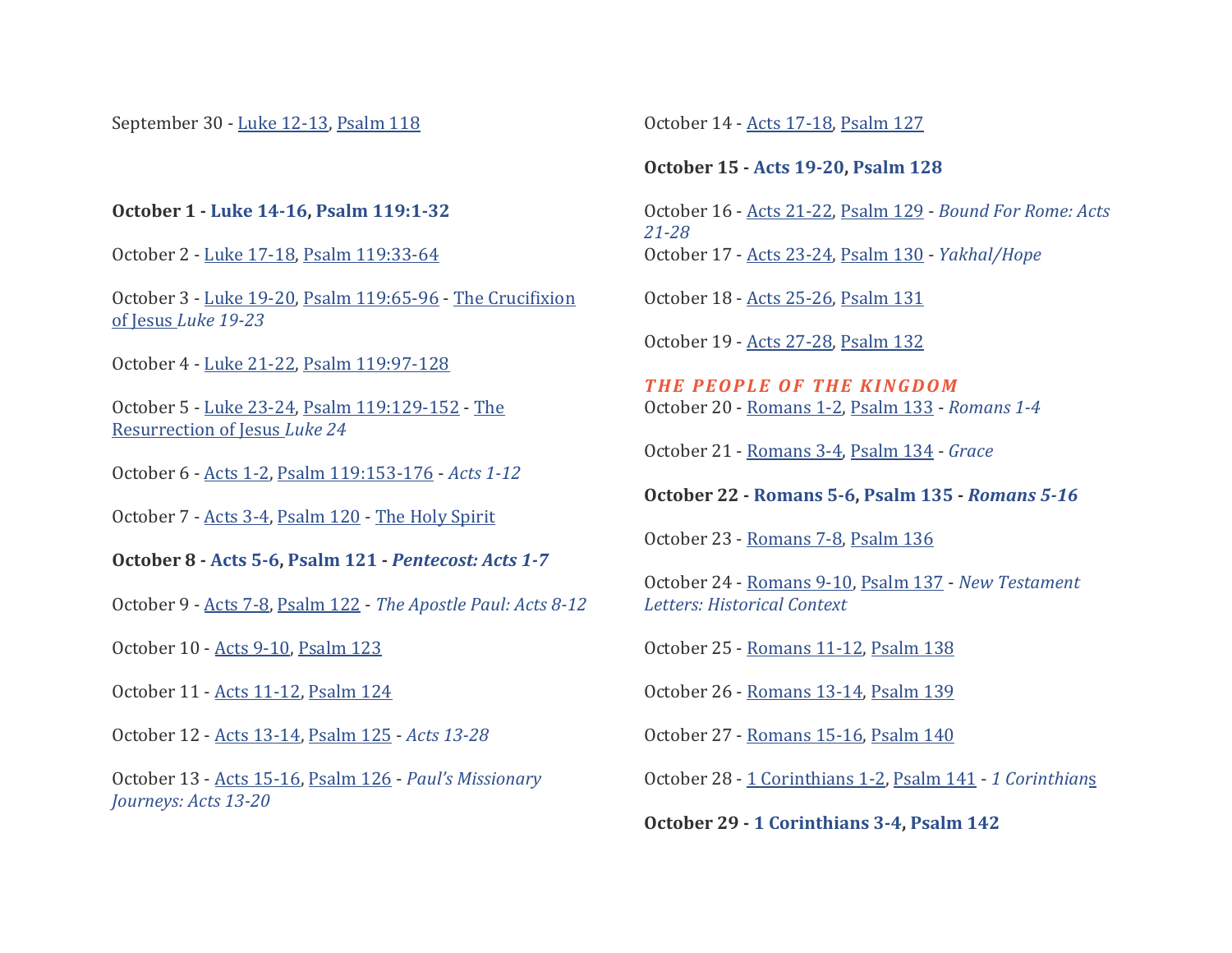- October 30 [1 Corinthians 5-6,](https://bibleproject.com/explore/video/1-corinthians/#read-1_corinthians_5-6) [Psalm 143](https://bibleproject.com/explore/video/psalms/#read-psalms_143)
- October 31 [1 Corinthians 7-8,](https://bibleproject.com/explore/video/1-corinthians/#read-1_corinthians_7-8) [Psalm 144](https://bibleproject.com/explore/video/psalms/#read-psalms_144)
- November 1 [1 Corinthians 9-10,](https://bibleproject.com/explore/video/1-corinthians/#read-1_corinthians_9-10) [Psalm 145](https://bibleproject.com/explore/video/psalms/#read-psalms_145)
- November 2 [1 Corinthians 11-12,](https://bibleproject.com/explore/video/1-corinthians/#read-1_corinthians_11-12) [Psalm 146](https://bibleproject.com/explore/video/psalms/#read-psalms_146)
- November 3 [1 Corinthians 13-14,](https://bibleproject.com/explore/video/1-corinthians/#read-1_corinthians_13-14) [Psalm 147](https://bibleproject.com/explore/video/psalms/#read-psalms_147)
- November 4 [1 Corinthians 15-16,](https://bibleproject.com/explore/video/1-corinthians/#read-1_corinthians_15-16) [Psalm 148](https://bibleproject.com/explore/video/psalms/#read-psalms_148)
- **November 5 - [2 Corinthians 1-2,](https://bibleproject.com/explore/video/2-corinthians/#read-2_corinthians_1-2) [Psalm 149](https://bibleproject.com/explore/video/psalms/#read-psalms_149) -** *[2](https://bibleproject.com/explore/video/2-corinthians/)  [Corinthians](https://bibleproject.com/explore/video/2-corinthians/)*
- November 6 [2 Corinthians 3-4,](https://bibleproject.com/explore/video/2-corinthians/#read-2_corinthians_3-4) [Psalm 150](https://bibleproject.com/explore/video/psalms/#read-psalms_150)
- November 7 2 [Corinthians 5-6,](https://bibleproject.com/explore/video/2-corinthians/#read-2_corinthians_5-6) [Psalm 1](https://bibleproject.com/explore/video/psalms/#read-psalms_1)
- November 8 [2 Corinthians 7-8,](https://bibleproject.com/explore/video/2-corinthians/#read-2_corinthians_7-8) [Psalm 2](https://bibleproject.com/explore/video/psalms/#read-psalms_2) *[Generosity](https://bibleproject.com/explore/video/generosity/)*
- November 9 [2 Corinthians 9-10,](https://bibleproject.com/explore/video/2-corinthians/#read-2_corinthians_9-10) [Psalm 3](https://bibleproject.com/explore/video/psalms/#read-psalms_3)
- November 10 [2 Corinthians 11-13,](https://bibleproject.com/explore/video/2-corinthians/#read-2_corinthians_11-13) [Psalm 4](https://bibleproject.com/explore/video/psalms/#read-psalms_4)
- November 11 [Galatians 1-2,](https://bibleproject.com/explore/video/galatians/#read-galatians_1-2) [Psalm 5](https://bibleproject.com/explore/video/psalms/#read-psalms_5) *[Galatians](https://bibleproject.com/explore/video/galatians/)*
- **November 12 - [Galatians 3-4,](https://bibleproject.com/explore/video/galatians/#read-galatians_3-4) [Psalm 6](https://bibleproject.com/explore/video/psalms/#read-psalms_6)**
- November 13 [Galatians 5-6,](https://bibleproject.com/explore/video/galatians/#read-galatians_5-6) [Psalm 7](https://bibleproject.com/explore/video/psalms/#read-psalms_7)
- November 14 [Ephesians 1-2,](https://bibleproject.com/explore/video/ephesians/#read-ephesians_1-2) [Psalm 8](https://bibleproject.com/explore/video/psalms/#read-psalms_8) *[Ephesians](https://bibleproject.com/explore/video/ephesians/)*

November 15 - [Ephesians 3-4,](https://bibleproject.com/explore/video/ephesians/#read-ephesians_3-4) [Psalm 9](https://bibleproject.com/explore/video/psalms/#read-psalms_9) - *[Shalom/Peace](https://bibleproject.com/explore/video/shalom-peace/)*

November 16 - [Ephesians 5-6,](https://bibleproject.com/explore/video/ephesians/#read-ephesians_5-6) [Psalm 10](https://bibleproject.com/explore/video/psalms/#read-psalms_10)

November 17 - [Philippians 1-2,](https://bibleproject.com/explore/video/philippians/#read-philippians_1-2) [Psalm 11](https://bibleproject.com/explore/video/psalms/#read-psalms_11) - *[Philippians](https://bibleproject.com/explore/video/philippians/)*

November 18 - [Philippians 3-4,](https://bibleproject.com/explore/video/philippians/#read-philippians_3-4) [Psalm 12](https://bibleproject.com/explore/video/psalms/#read-psalms_12) - *[Chara/Joy](https://bibleproject.com/explore/video/chara-joy/)*

**November 19 - [Colossians 1-2,](https://bibleproject.com/explore/video/colossians/#read-colossians_1-2) [Psalm 13](https://bibleproject.com/explore/video/psalms/#read-psalms_13) -** *[Colossians](https://bibleproject.com/explore/video/colossians/)*

November 20 - [Colossians 3-4,](https://bibleproject.com/explore/video/colossians/#read-colossians_3-4) [Psalm 14](https://bibleproject.com/explore/video/psalms/#read-psalms_14)

November 21 - [1 Thessalonians 1-2,](https://bibleproject.com/explore/video/1-thessalonians/#read-1_thessalonians_1-2) [Psalm 15](https://bibleproject.com/explore/video/psalms/#read-psalms_15) - *[1](https://bibleproject.com/explore/video/1-thessalonians/)  [Thessalonians](https://bibleproject.com/explore/video/1-thessalonians/)*

November 22 - [1 Thessalonians 3-4,](https://bibleproject.com/explore/video/1-thessalonians/#read-1_thessalonians_3-4) [Psalm 16](https://bibleproject.com/explore/video/psalms/#read-psalms_16)

November 23 - [1 Thessalonians 5,](https://bibleproject.com/explore/video/1-thessalonians/#read-1_thessalonians_5) [Psalm 17](https://bibleproject.com/explore/video/psalms/#read-psalms_17)

November 24 - [2 Thessalonians 1-3,](https://bibleproject.com/explore/video/2-thessalonians/#read-2_thessalonians_1-3) [Psalm 18](https://bibleproject.com/explore/video/psalms/#read-psalms_18) - *[2](https://bibleproject.com/explore/video/2-thessalonians/)  [Thessalonians](https://bibleproject.com/explore/video/2-thessalonians/)*

November 25 - [1 Timothy 1-2,](https://bibleproject.com/explore/video/1-timothy/#read-1_timothy_1-2) [Psalm 19](https://bibleproject.com/explore/video/psalms/#read-psalms_19) - *[1 Timothy](https://bibleproject.com/explore/video/1-timothy/)*

**November 26 - [1 Timothy 3-4,](https://bibleproject.com/explore/video/1-timothy/#read-1_timothy_3-4) [Psalm 20](https://bibleproject.com/explore/video/psalms/#read-psalms_20) -** *[Public](https://bibleproject.com/explore/video/public-reading-scripture/)  [Reading](https://bibleproject.com/explore/video/public-reading-scripture/)*

November 27 - [1 Timothy 5-6,](https://bibleproject.com/explore/video/1-timothy/#read-1_timothy_5-6) [Psalm 21](https://bibleproject.com/explore/video/psalms/#read-psalms_21)

November 28 - [2 Timothy 1-4,](https://bibleproject.com/explore/video/2-timothy/#read-2_timothy_1-4) [Psalm 22](https://bibleproject.com/explore/video/psalms/#read-psalms_22) - *[2 Timothy](https://bibleproject.com/explore/video/2-timothy/)*

November 29 - [Titus 1-3,](https://bibleproject.com/explore/video/titus/#read-titus_1-3) [Psalm 23](https://bibleproject.com/explore/video/psalms/#read-psalms_23) - *[Titus](https://bibleproject.com/explore/video/titus/)*